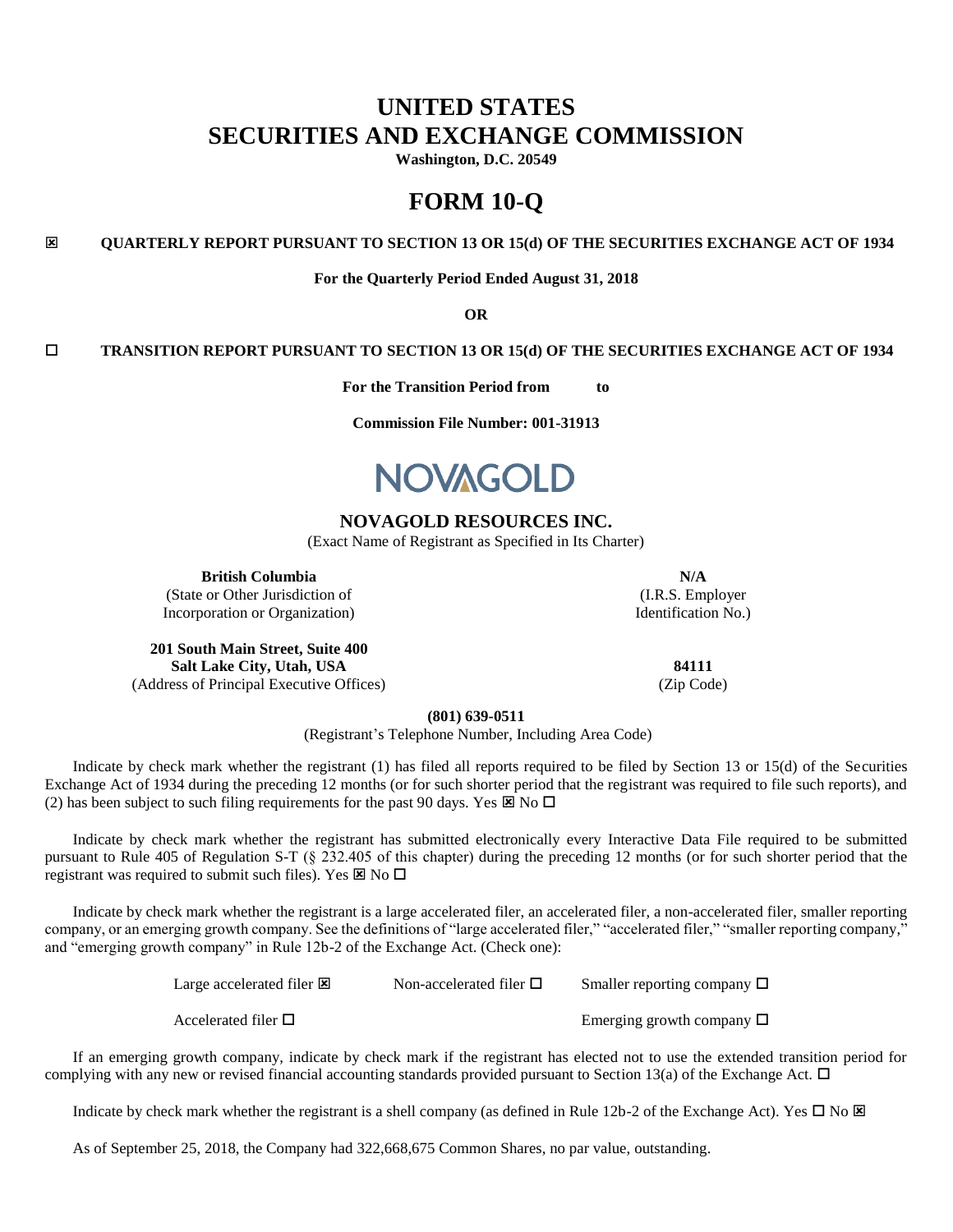# NOVAGOLD RESOURCES INC.

# **TABLE OF CONTENTS**

# Page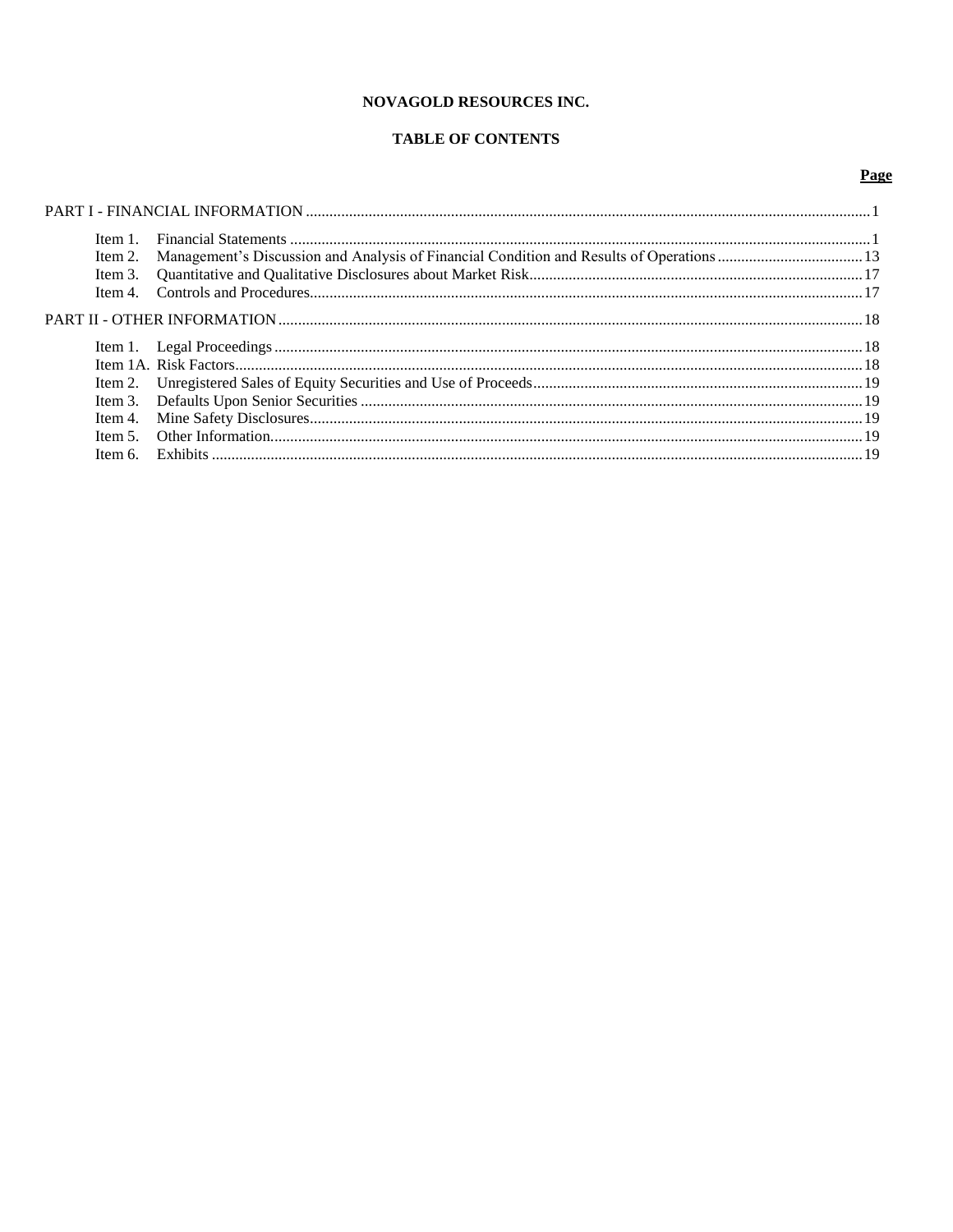This Quarterly Report on Form 10-Q contains forward-looking statements or information within the meaning of Canadian securities laws and the United States Private Securities Litigation Reform Act of 1995 concerning anticipated results and developments in our operations in future periods, planned exploration activities, the adequacy of our financial resources and other events or conditions that may occur in the future. These forward-looking statements may include statements regarding perceived merit of properties, exploration results and budgets, mineral reserves and resource estimates, work programs, capital expenditures, operating costs, cash flow estimates, production estimates and similar statements relating to the economic viability of a project, timelines, strategic plans, including our plans and expectations relating to the Donlin Gold project, completion of transactions, market prices for precious and base metals, or other statements that are not statements of fact. These statements relate to analyses and other information that are based on forecasts of future results, estimates of amounts not yet determinable and assumptions of management. Statements concerning mineral resource estimates may also be deemed to constitute "forward-looking statements" to the extent that they involve estimates of the mineralization that will be encountered if the property is developed.

Any statements that express or involve discussions with respect to predictions, expectations, beliefs, plans, projections, objectives, assumptions or future events or performance (often, but not always, identified by words or phrases such as "expects", "is expected", "anticipates", "believes", "plans", "projects", "estimates", "assumes", "intends", "strategy", "goals", "objectives", "potential", "possible" or variations thereof or stating that certain actions, events, conditions or results "may", "could", "would", "should", "might" or "will" be taken, occur or be achieved, or the negative of any of these terms and similar expressions) are not statements of historical fact and may be forward-looking statements.

Forward-looking statements are based on a number of material assumptions, including those listed below, which could prove to be significantly incorrect:

- our ability to achieve production at any of our mineral exploration and development properties;
- estimated capital costs, operating costs, production and economic returns;
- estimated metal pricing, metallurgy, mineability, marketability and operating and capital costs, together with other assumptions underlying our resource and reserve estimates;
- our expected ability to develop adequate infrastructure and that the cost of doing so will be reasonable;
- assumptions that all necessary permits and governmental approvals will be obtained and the timing of such approvals;
- assumptions made in the interpretation of drill results, the geology, grade and continuity of our mineral deposits;
- our expectations regarding demand for equipment, skilled labor and services needed for exploration and development of mineral properties; and
- our activities will not be adversely disrupted or impeded by development, operating or regulatory risks.

Forward-looking statements are subject to a variety of known and unknown risks, uncertainties and other factors that could cause actual events or results to differ from those reflected in the forward-looking statements, including, without limitation:

- uncertainty of whether there will ever be production at our mineral exploration and development properties;
- our history of losses and expectation of future losses;
- risks related to our ability to finance the development of our mineral properties through external financing, strategic alliances, the sale of property interests or otherwise;
- uncertainty of estimates of capital costs, operating costs, production and economic returns;
- commodity price fluctuations;
- risks related to market events and general economic conditions;
- risks related to the third parties on which we depend for our exploration and development activities;
- dependence on cooperation of joint venture partners in exploration and development of our properties;
- the risk that permits and governmental approvals necessary to develop and operate mines on our properties will not be available on a timely basis, subject to reasonable conditions, or at all;
- risks and uncertainties relating to the interpretation of drill results, the geology, grade and continuity of our mineral deposits;
- uncertainties relating to the assumptions underlying our resource and reserve estimates, such as metal pricing, metallurgy, mineability, marketability and operating and capital costs;
- uncertainty related to inferred mineral resources;
- risks related to lack of infrastructure required to develop, construct, and operate our mineral properties;
- uncertainty related to title to our mineral properties;
- mining and development risks, including risks related to infrastructure, accidents, equipment breakdowns, labor disputes or other unanticipated difficulties with, or interruptions in, development, construction or production;
- competition in the mining industry;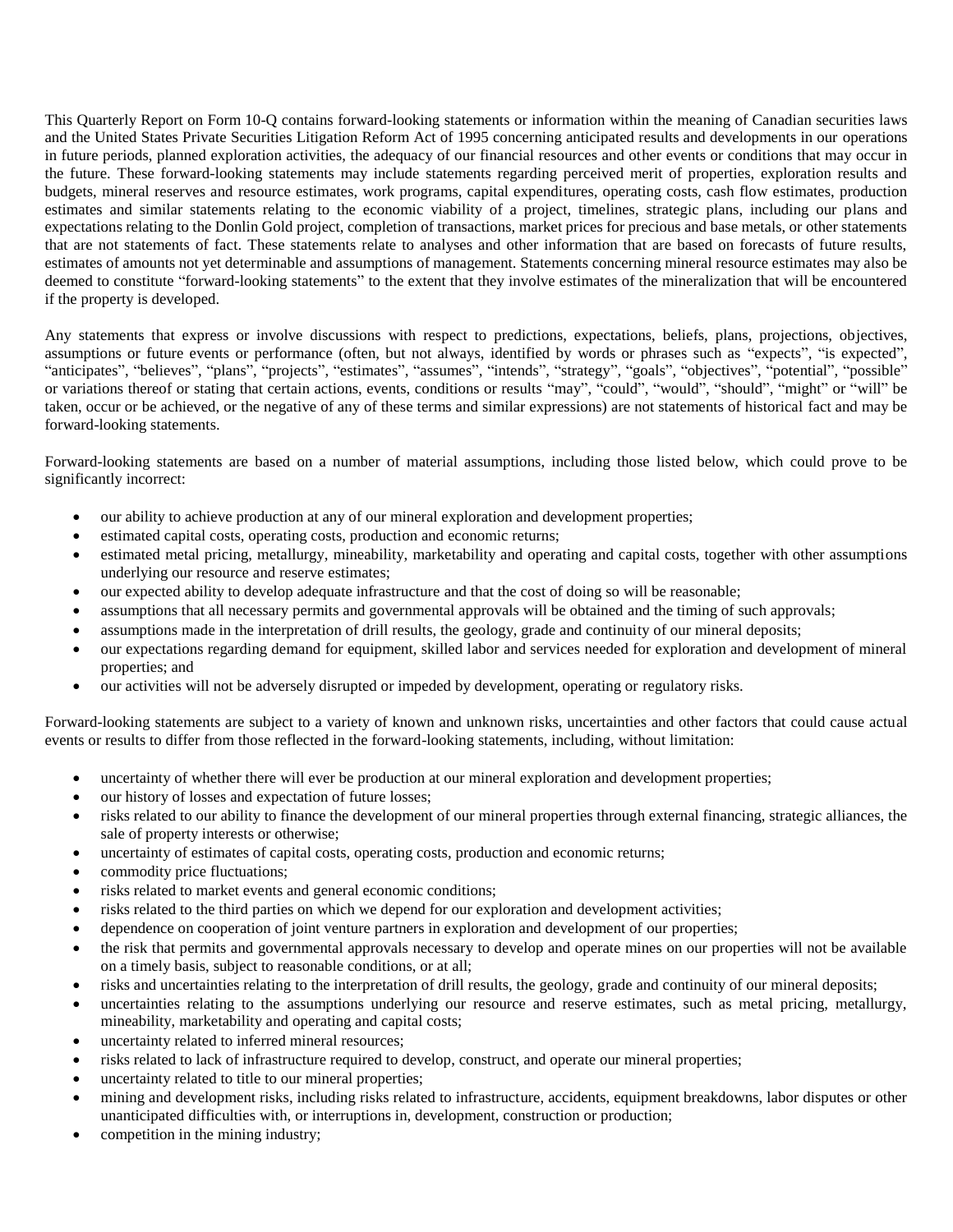- risks related to governmental regulation and permits, including environmental regulation;
- risks related to our largest shareholder;
- risks related to conflicts of interests of some of the directors and officers of the Company;
- risks related to opposition to our operations at our mineral exploration and development properties from non-governmental organizations or civil society;
- risks related to the need for reclamation activities on our properties and uncertainty of cost estimates related thereto;
- credit, liquidity, interest rate and currency risks;
- risks related to increases in demand for equipment, skilled labor and services needed for exploration and development of mineral properties, and related cost increases;
- our need to attract and retain qualified management and technical personnel;
- uncertainty as to the outcome of potential litigation;
- risks related to global climate change; and
- risks related to U.S. federal income tax reform.

This list is not exhaustive of the factors that may affect any of our forward-looking statements. Forward-looking statements are statements about the future and are inherently uncertain, and our actual achievements or other future events or conditions may differ materially from those reflected in the forward-looking statements due to a variety of risks, uncertainties and other factors, including, without limitation, those referred to in this Quarterly Report on Form 10-Q under the heading "Risk Factors" and elsewhere.

Our forward-looking statements contained in this Quarterly Report on Form 10-Q are based on the beliefs, expectations and opinions of management as of the date of this report. We do not assume any obligation to update forward-looking statements if circumstances or management's beliefs, expectations or opinions should change, except as required by law. For the reasons set forth above, investors should not place undue reliance on forward-looking statements.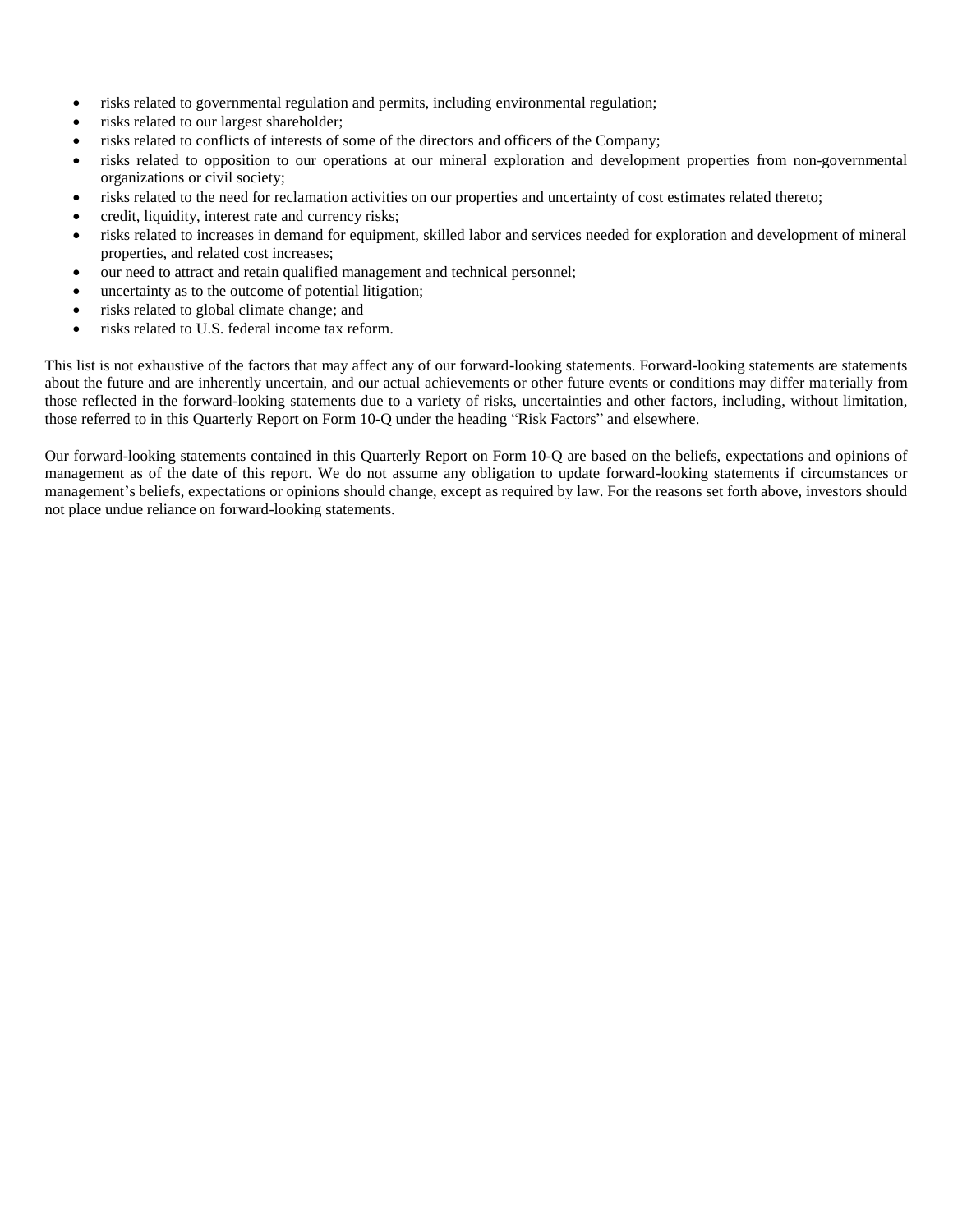# <span id="page-4-0"></span>**PART I - FINANCIAL INFORMATION**

# <span id="page-4-1"></span>**Item 1. Financial Statements**

### **NOVAGOLD RESOURCES INC. CONDENSED CONSOLIDATED INTERIM BALANCE SHEETS** (Unaudited, US dollars in thousands)

|                                                | At<br>August 31, | At<br>November 30,   |
|------------------------------------------------|------------------|----------------------|
|                                                | 2018             | 2017                 |
|                                                |                  | Revised <sup>1</sup> |
| <b>ASSETS</b>                                  |                  |                      |
| Cash and cash equivalents                      | \$13,956         | \$27,954             |
| Term deposits                                  | 152,000          | 56,000               |
| Other assets                                   | 5,740            | 883                  |
| <b>Current assets</b>                          | 171,696          | 84,837               |
| Notes receivable (note 5)                      | 88,663           |                      |
| Investment in Donlin Gold (note 6)             | 1,642            | 1,100                |
| Deferred income taxes                          |                  | 9,761                |
| Other assets                                   | 1,161            | 6,531                |
| Non-current assets held for sale (note 4)      |                  | 296,640              |
| <b>Total assets</b>                            | \$263,162        | \$398,869            |
|                                                |                  |                      |
| <b>LIABILITIES</b>                             |                  |                      |
| Accounts payable and accrued liabilities       | \$713            | \$727                |
| Accrued payroll and related benefits           | 1,960            | 2,513                |
| Other liabilities                              | 182              | 182                  |
| <b>Current liabilities</b>                     | 2,855            | 3,422                |
| Promissory note (note 7)                       | 94,784           | 90,040               |
| Non-current liabilities held for sale (note 4) |                  | 21,378               |
| <b>Total liabilities</b>                       | 97,639           | 114,840              |
| Commitments and contingencies (note 13)        |                  |                      |
| <b>EQUITY</b>                                  |                  |                      |
| Common shares                                  | 1,953,305        | 1,951,587            |
| Contributed surplus                            | 87,627           | 83,534               |
| Accumulated deficit                            | (1,851,388)      | (1,744,917)          |
| Accumulated other comprehensive income (loss)  | (24,021)         | (6,175)              |
| Total equity                                   | 165,523          | 284,029              |
| Total liabilities and equity                   | \$263,162        | \$398,869            |
|                                                |                  |                      |

<sup>1</sup> See note  $4$  – Discontinued operations

The accompanying notes are an integral part of these condensed consolidated interim financial statements.

These condensed consolidated interim financial statements are authorized for issue by the Board of Directors on October 2, 2018. They are signed on the Company's behalf by:

 $\frac{s}{\text{S}}$  Gregory A. Lang, Director  $\frac{s}{\text{S}}$  Anthony P. Walsh, Director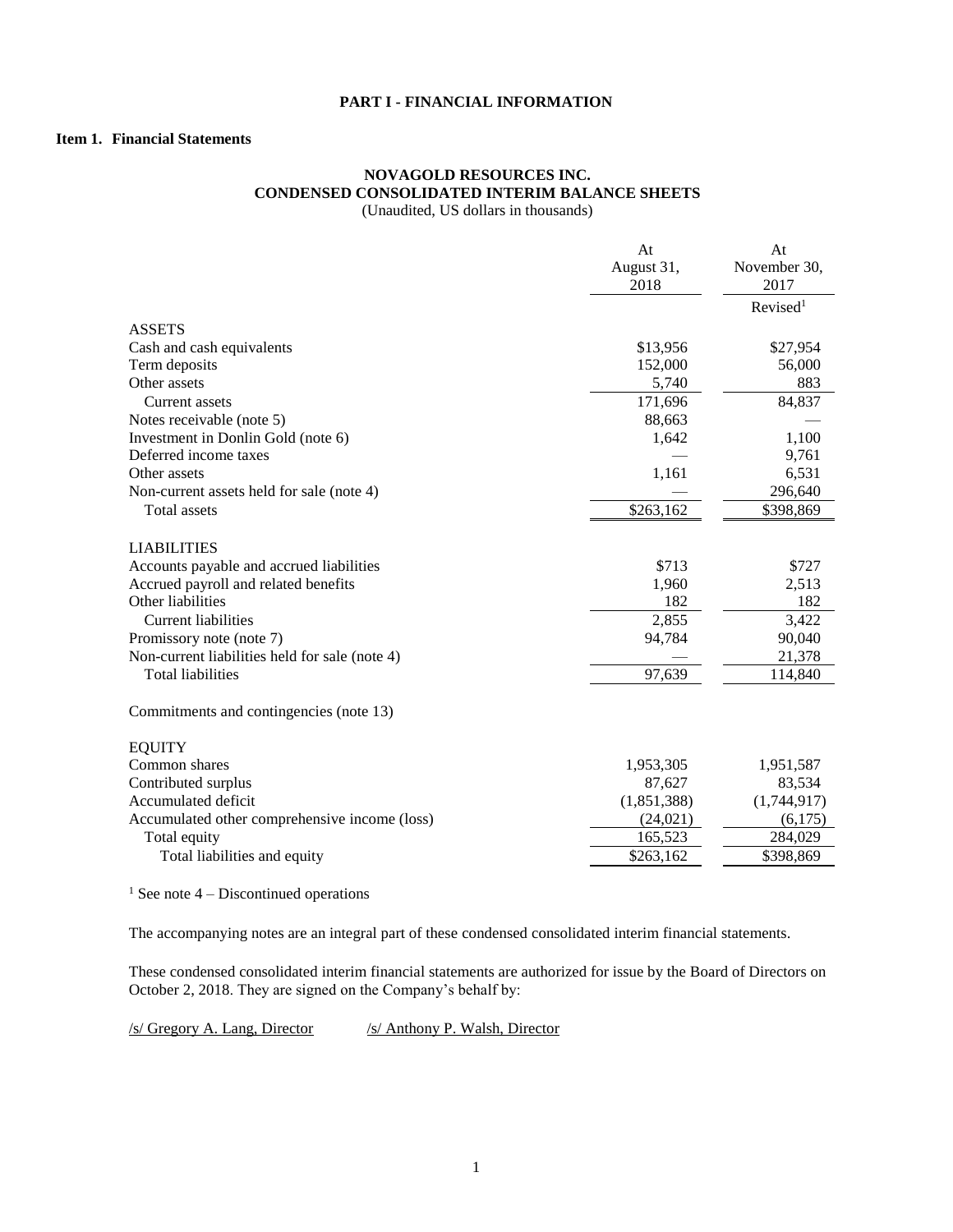### **NOVAGOLD RESOURCES INC. CONDENSED CONSOLIDATED INTERIM STATEMENTS OF LOSS AND COMPREHENSIVE INCOME (LOSS)**

(Unaudited, US dollars in thousands except per share amounts)

|                                                                                                                                               | Three months ended<br>August 31, |                      | Nine months ended<br>August 31, |                      |
|-----------------------------------------------------------------------------------------------------------------------------------------------|----------------------------------|----------------------|---------------------------------|----------------------|
|                                                                                                                                               | 2018                             | 2017                 | 2018                            | 2017                 |
|                                                                                                                                               |                                  | Revised <sup>1</sup> |                                 | Revised <sup>1</sup> |
| Operating expenses:                                                                                                                           |                                  |                      |                                 |                      |
| General and administrative (note 9)                                                                                                           | \$4,408                          | \$4,646              | \$13,989                        | \$16,163             |
| Equity loss - Donlin Gold (note 6)                                                                                                            | 2,514                            | 3,165                | 7,260                           | 7,794                |
|                                                                                                                                               | 6,922                            | 7,811                | 21,249                          | 23,957               |
| Loss from operations                                                                                                                          | (6,922)                          | (7, 811)             | (21,249)                        | (23,957)             |
| Other expense (note 11)                                                                                                                       | (1,112)                          | (1,903)              | (3,839)                         | (3,836)              |
| Loss before income taxes and other items                                                                                                      | (8,034)                          | (9,714)              | (25,088)                        | (27, 793)            |
| Income tax expense                                                                                                                            | (9)                              | (67)                 | (154)                           | (218)                |
| Net loss from continuing operations<br>Net loss from discontinued operations, net of tax                                                      | (8,043)                          | (9,781)              | (25, 242)                       | (28,011)             |
| (note 4)                                                                                                                                      | (80, 582)                        | (612)                | (81,229)                        | (987)                |
| Net loss                                                                                                                                      | \$(88,625)                       | \$(10,393)           | \$(106,471)                     | \$(28,998)           |
| Other comprehensive (income) loss:<br>Unrealized gain (loss) on marketable securities,<br>net of \$6, $\$(2), \$41$ and $\$(23)$ tax recovery |                                  |                      |                                 |                      |
| (expense), respectively                                                                                                                       | (26)                             | 48                   | (285)                           | 183                  |
| Foreign currency translation adjustments<br>Reclassification of cumulative translation<br>adjustment included in net loss from                | (2, 448)                         | 22,502               | (3,785)                         | 20,943               |
| discontinued operations (note 4)                                                                                                              | (13,776)                         |                      | (13,776)                        |                      |
| Other comprehensive income (loss)                                                                                                             | (16,250)                         | 22,550               | (17, 846)                       | 21,126               |
| Comprehensive income (loss)                                                                                                                   | \$(104, 875)                     | \$12,157             | \$(124,317)                     | \$(7,872)            |
| Net loss per common share – basic and diluted                                                                                                 |                                  |                      |                                 |                      |
| Continuing operations                                                                                                                         | \$(0.02)                         | \$(0.03)             | \$(0.08)                        | \$(0.09)             |
| Discontinued operations                                                                                                                       | (0.25)                           |                      | (0.25)                          |                      |
|                                                                                                                                               | \$(0.27)                         | \$(0.03)             | \$(0.33)                        | \$(0.09)             |
| Weighted average shares outstanding<br>Basic and diluted (thousands)                                                                          | 322,501                          | 321,683              | 322,366                         | 321,586              |

<sup>1</sup> See note  $4$  – Discontinued operations

The accompanying notes are an integral part of these condensed consolidated interim financial statements.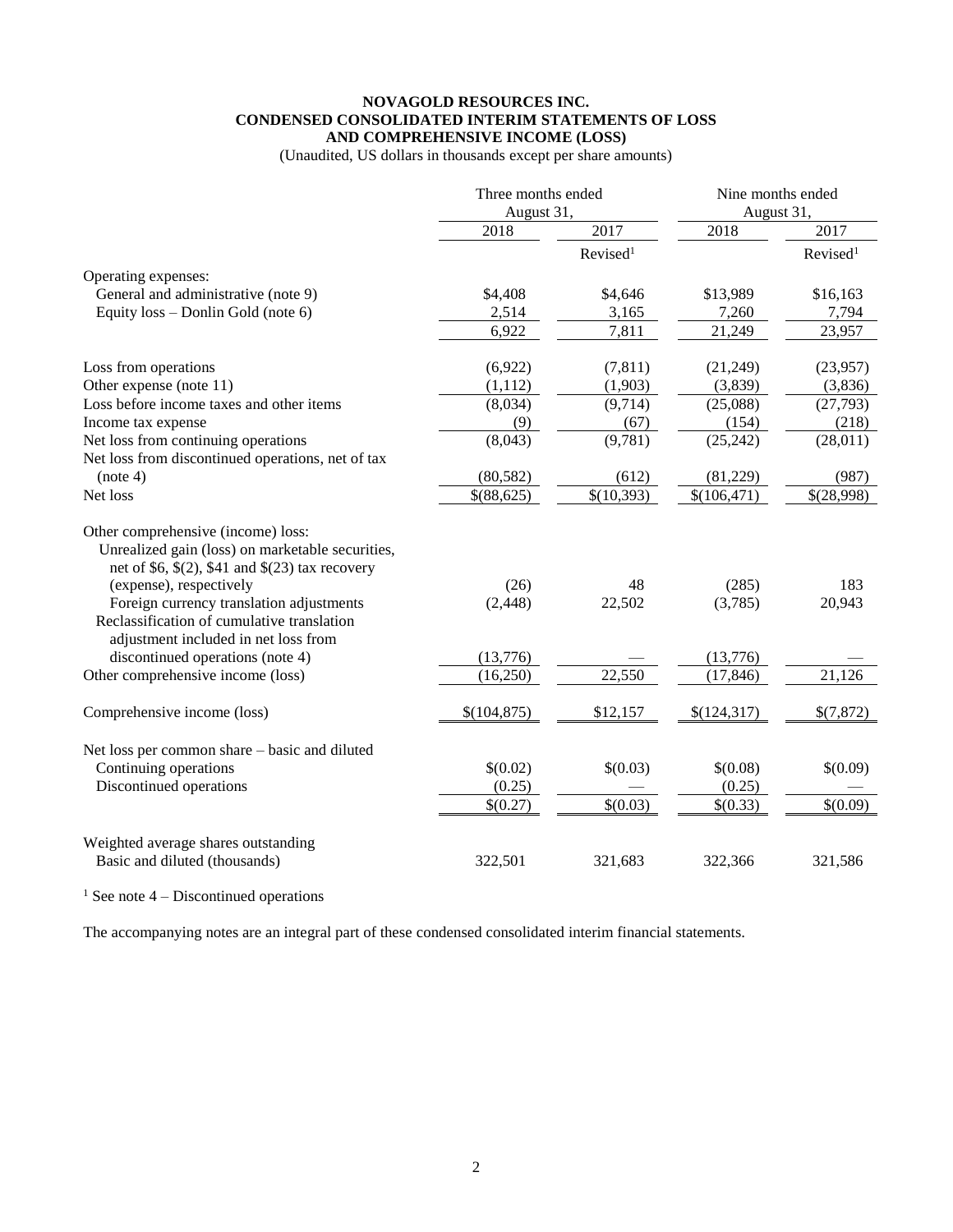### **NOVAGOLD RESOURCES INC. CONDENSED CONSOLIDATED INTERIM STATEMENTS OF CASH FLOWS**

(Unaudited, US dollars in thousands)

|                                                          | Three months ended<br>August 31, |                      | Nine months ended<br>August 31, |                      |  |
|----------------------------------------------------------|----------------------------------|----------------------|---------------------------------|----------------------|--|
|                                                          | 2018<br>2017                     |                      | 2018                            | 2017                 |  |
|                                                          |                                  | Revised <sup>1</sup> |                                 | Revised <sup>1</sup> |  |
| Operating activities:                                    |                                  |                      |                                 |                      |  |
| Net loss                                                 | \$(88,625)                       | \$(10,393)           | \$(106,471)                     | \$(28,998)           |  |
| Adjustments:                                             |                                  |                      |                                 |                      |  |
| Loss from discontinued operations, net of tax            | 80,582                           | 612                  | 81,229                          | 987                  |  |
| Equity loss - Donlin Gold                                | 2,514                            | 3,165                | 7,260                           | 7,794                |  |
| Share-based compensation                                 | 1,920                            | 2,141                | 5,811                           | 8,115                |  |
|                                                          |                                  |                      |                                 | 3,881                |  |
| Interest on promissory note                              | 1,657                            | 1,361                | 4,744                           |                      |  |
| Foreign exchange (gain) loss                             | 205                              | 851                  | 323                             | 818                  |  |
| Accretion of notes receivable                            | (265)                            |                      | (265)                           |                      |  |
| Other                                                    | (308)                            | 74                   | (326)                           | 9                    |  |
| Changes in operating assets and liabilities:             |                                  |                      |                                 |                      |  |
| Other assets                                             | 235                              | (154)                | 297                             | 311                  |  |
| Accounts payable and accrued liabilities                 | (33)                             | 29                   | (5)                             | (81)                 |  |
| Accrued payroll and related benefits                     | 656                              | 635                  | (551)                           | (272)                |  |
| Net cash used in operating activities of continuing      |                                  |                      |                                 |                      |  |
| operations                                               | (1, 462)                         | (1,679)              | (7, 954)                        | (7, 436)             |  |
| Investing activities:                                    |                                  |                      |                                 |                      |  |
| Proceeds from term deposits                              | 20,000                           | 5,000                | 56,000                          | 100,000              |  |
| Purchases of term deposits                               | (120,000)                        |                      | (152,000)                       | (91,900)             |  |
| Funding of Donlin Gold                                   | (2, 332)                         | (3,062)              | (7, 802)                        | (8,040)              |  |
| Other                                                    |                                  |                      | (13)                            | (28)                 |  |
| Net cash provided from (used in) investing activities of |                                  |                      |                                 |                      |  |
| continuing operations                                    | (102, 332)                       | 1,938                | (103, 815)                      | 32                   |  |
| Net cash provided from (used in) investing activities of |                                  |                      |                                 |                      |  |
| discontinued operations (note 4)                         | 99,279                           | (477)                | 97,804                          | (1,252)              |  |
| Net cash provided from (used in) investing activities    | (3,053)                          | 1,461                | (6,011)                         | (1,220)              |  |
|                                                          |                                  |                      |                                 |                      |  |
| Financing activities:                                    |                                  |                      |                                 |                      |  |
| Withholding tax on share-based compensation              |                                  |                      |                                 | (196)                |  |
| Net cash used in investing activities of continuing      |                                  |                      |                                 |                      |  |
| operations                                               |                                  |                      |                                 | (196)                |  |
| Effect of exchange rate changes on cash                  | (6)                              | 236                  | (33)                            | 220                  |  |
| Increase (decrease) in cash and cash equivalents         | (4,521)                          | $\overline{18}$      | (13,998)                        | (8,632)              |  |
| Cash and cash equivalents at beginning of period         | 18,477                           | 21,624               | 27,954                          | 30,274               |  |
| Cash and cash equivalents at end of period               | \$13,956                         | \$21,642             | \$13,956                        | \$21,642             |  |
|                                                          |                                  |                      |                                 |                      |  |
| Non-cash transactions:                                   |                                  |                      |                                 |                      |  |
| Notes receivable from the sale of Galore Creek           | \$88,398                         | \$—                  | \$88,398                        | \$—                  |  |

<sup>1</sup> See note  $4$  – Discontinued operations

The accompanying notes are an integral part of these condensed consolidated interim financial statements.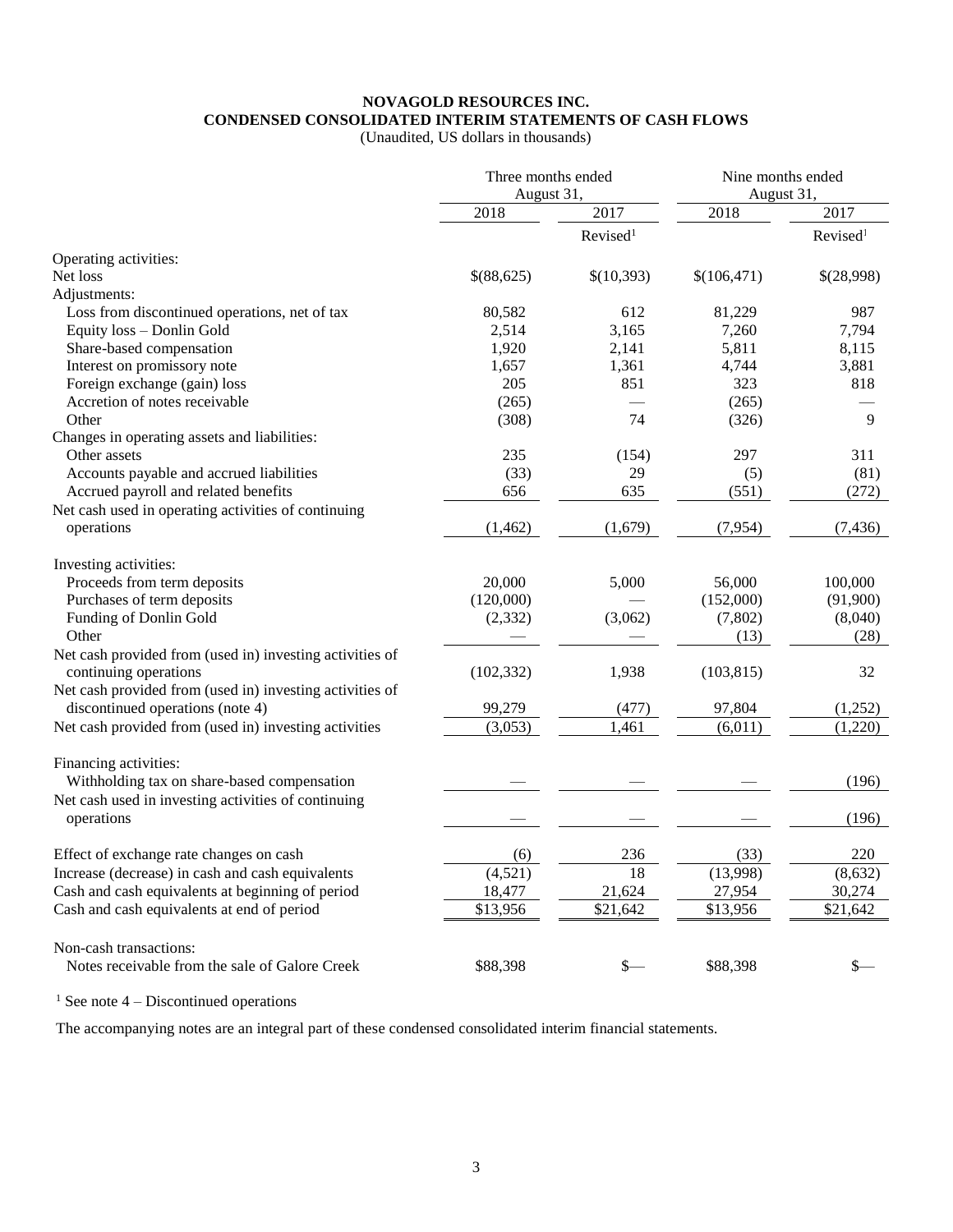# **NOVAGOLD RESOURCES INC. CONDENSED CONSOLIDATED INTERIM STATEMENTS OF EQUITY**

|                               |               |               |             | Nine months ended August 31, 2018 |            |           |
|-------------------------------|---------------|---------------|-------------|-----------------------------------|------------|-----------|
|                               |               | Common shares | Contributed | Accumulated                       |            | Total     |
|                               | <b>Shares</b> | Amount        | surplus     | deficit                           | AOCI*      | equity    |
| November 30, 2017             | 322,219       | \$1,951,587   | \$83,534    | \$(1,744,917)                     | \$(6,175)  | \$284,029 |
| Share-based compensation      |               |               | 1,949       |                                   |            | 1,949     |
| Stock options exercised       | 83            | 977           | (977)       |                                   |            |           |
| Net loss                      |               |               |             | (8,215)                           |            | (8,215)   |
| Other comprehensive<br>income |               |               |             |                                   | 1,774      | 1,774     |
| February 28, 2018             | 322,302       | 1,952,564     | 84,506      | (1,753,132)                       | (4, 401)   | 279,537   |
| Share-based compensation      |               |               | 1,942       |                                   |            | 1,942     |
| Stock options exercised       | 24            | 59            | (59)        |                                   |            |           |
| Net loss                      |               |               |             | (9,631)                           |            | (9,631)   |
| Other comprehensive loss      |               |               |             |                                   | (3,370)    | (3,370)   |
| May 31, 2018                  | 322,326       | 1,952,623     | 86,389      | (1,762,763)                       | (7, 771)   | 268,478   |
| Share-based compensation      |               |               | 1,920       |                                   |            | 1,920     |
| DSUs settled in shares        | 61            | 293           | (293)       |                                   |            |           |
| Stock options exercised       | 146           | 389           | (389)       |                                   |            |           |
| Net loss                      |               |               |             | (88, 625)                         |            | (88, 625) |
| Other comprehensive loss      |               |               |             |                                   | (16,250)   | (16,250)  |
| August 31, 2018               | 322,533       | \$1,953,305   | \$87,627    | \$(1,851,388)                     | \$(24,021) | \$165,523 |
|                               |               |               |             | Nine months ended August 31, 2017 |            |           |
|                               |               | Common shares | Contributed | Accumulated                       |            | Total     |
|                               | <b>Shares</b> | Amount        | surplus     | deficit                           | AOCI*      | equity    |
| November 30, 2016             | 320,016       | \$1,942,451   | \$82,573    | \$(1,705,901)                     | \$(18,860) | \$300,263 |
| Share-based compensation      |               |               | 3,925       |                                   |            | 3,925     |
| PSUs settled in shares        | 1,513         | 4,000         | (4,000)     |                                   |            |           |
| Stock options exercised       | 124           | 654           | (654)       |                                   |            |           |
| Withholding tax on PSUs       |               |               | (196)       |                                   |            | (196)     |
| Net loss                      |               |               |             | (10, 143)                         |            | (10, 143) |
| Other comprehensive<br>income |               |               |             |                                   | 3,539      | 3,539     |
| February 28, 2017             | 321,653       | 1,947,105     | 81,648      | (1,716,044)                       | (15, 321)  | 297,388   |
| Share-based compensation      |               |               | 2,049       |                                   |            | 2,049     |
| Stock options exercised       | 12            | 288           | (288)       |                                   |            |           |
| Net loss                      |               |               |             | (8, 462)                          |            | (8, 462)  |
| Other comprehensive loss      |               |               |             |                                   | (4,963)    | (4,963)   |
| May 31, 2017                  | 321,665       | 1,947,393     | 83,409      | (1,724,506)                       | (20, 284)  | 286,012   |
| Share-based compensation      |               |               | 2,141       |                                   |            | 2,141     |
| Stock options exercised       | 46            | 662           | (662)       |                                   |            |           |
| Net loss                      |               |               |             | (10, 393)                         |            | (10, 393) |
| Other comprehensive loss      |               |               |             |                                   | 22,550     | 22,550    |
| August 31, 2017               | 321,711       | \$1,948,055   | \$84,888    | \$(1,734,899)                     | \$2,266    | \$300,310 |

(Unaudited, US dollars and shares in thousands)

\* Accumulated other comprehensive income (loss)

The accompanying notes are an integral part of these condensed consolidated interim financial statements.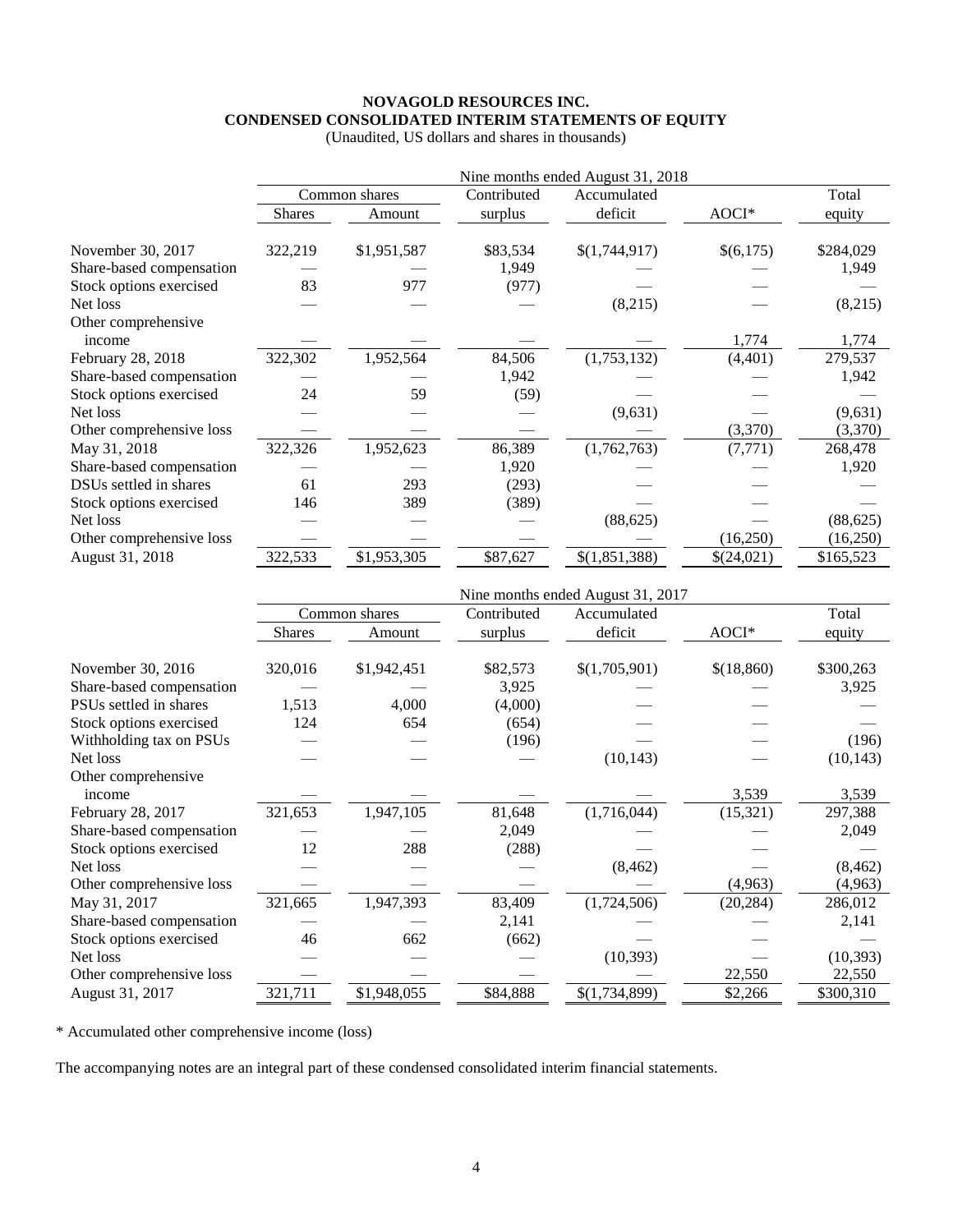(Unaudited, US dollars in thousands except per share amounts)

# **NOTE 1 – NATURE OF OPERATIONS AND BASIS OF PRESENTATION**

NOVAGOLD RESOURCES INC. and its affiliates and subsidiaries (collectively, "NOVAGOLD" or the "Company") operate in the mining industry, focused on the exploration for and development of gold mineral properties. The Company has no realized revenues from its planned principal business purpose. The Company's principal asset is a 50% interest in the Donlin Gold project in Alaska, U.S.A. The Donlin Gold project is owned and operated by Donlin Gold LLC, a limited liability company that is owned equally by wholly-owned subsidiaries of NOVAGOLD and Barrick Gold Corporation ("Barrick").

On July 25, 2018, the Company agreed to sell its 50% interest in the Galore Creek Partnership (GCP) and its 40% interest in the Copper Canyon mineral property in British Columbia, Canada (together the "Galore Creek" assets) to a subsidiary of Newmont Mining Corporation ("Newmont"). The transaction was completed on July 27, 2018 and the Company received \$100,000 on closing, a note for \$75,000 receivable upon the earlier of the completion of a new Galore Creek project pre-feasibility study or July 27, 2021, and a note for \$25,000 receivable upon the earlier of the completion of a Galore Creek project feasibility study or July 27, 2023, respectively. An additional note for \$75,000 is receivable upon approval of a Galore Creek project construction plan by the project owner(s).

Accordingly, the Galore Creek assets and liabilities as of November 30, 2017, are reflected as held for sale in the Condensed Consolidated Interim Balance Sheet, the Condensed Consolidated Interim Statements of Loss and Comprehensive Loss and Cash Flows have been reclassified to present Galore Creek as a discontinued operation for all periods presented, and the amounts presented in these notes relate only to continuing operations unless otherwise noted. For additional information regarding discontinued operations, see note 4.

The Condensed Consolidated Interim Financial Statements of NOVAGOLD are unaudited. In the opinion of management, all adjustments and disclosures necessary for a fair presentation of these interim statements have been included. The results reported in these interim statements are not necessarily indicative of the results that may be reported for the entire year. These interim statements should be read in conjunction with NOVAGOLD's Consolidated Financial Statements for the year ended November 30, 2017. The yearend balance sheet data was derived from the audited financial statements and certain information and footnote disclosures required by United States generally accepted accounting principles (US GAAP) have been condensed or omitted.

The functional currency for the Company's Canadian operations is the Canadian dollar and the functional currency for the Company's U.S. operations is the U.S. dollar. References in these Condensed Consolidated Interim Financial Statements and Notes to \$ refer to United States dollars and C\$ to Canadian dollars. Dollar amounts are in thousands, except for per share amounts.

# **NOTE 2 – SUMMARY OF SIGNIFICANT ACCOUNTING POLICIES**

#### **Recently adopted accounting pronouncements**

#### *Compensation—Stock Compensation*

In May 2017, Accounting Standard Update (ASU) No. 2017-09 was issued to provide guidance about which changes to the terms or conditions of a share-based payment award require an entity to apply modification accounting. The adoption of this guidance, effective December 1, 2017, had no impact on the Consolidated Financial Statements or disclosures.

#### **Recently issued accounting pronouncements**

#### *Restricted Cash*

In November 2016, ASU No. 2016-18 was issued related to the inclusion of restricted cash in the statement of cash flows. This new guidance requires that a statement of cash flows explain the change during the period in the total of cash, cash equivalents and restricted cash. This update is effective in fiscal years, including interim periods, beginning after December 15, 2017 and early adoption is permitted. The adoption of this guidance will result in the inclusion of the restricted cash balances within the overall cash balance and removal of the changes in restricted cash activity. Furthermore, the Company will be required to reconcile cash and cash equivalents and restricted cash reported within the consolidated balance sheets to the total shown in the Consolidated Statements of Cash Flows. The Company anticipates adopting this new guidance effective December 1, 2018, and does not expect it to have a material impact on the Consolidated Financial Statements or disclosures.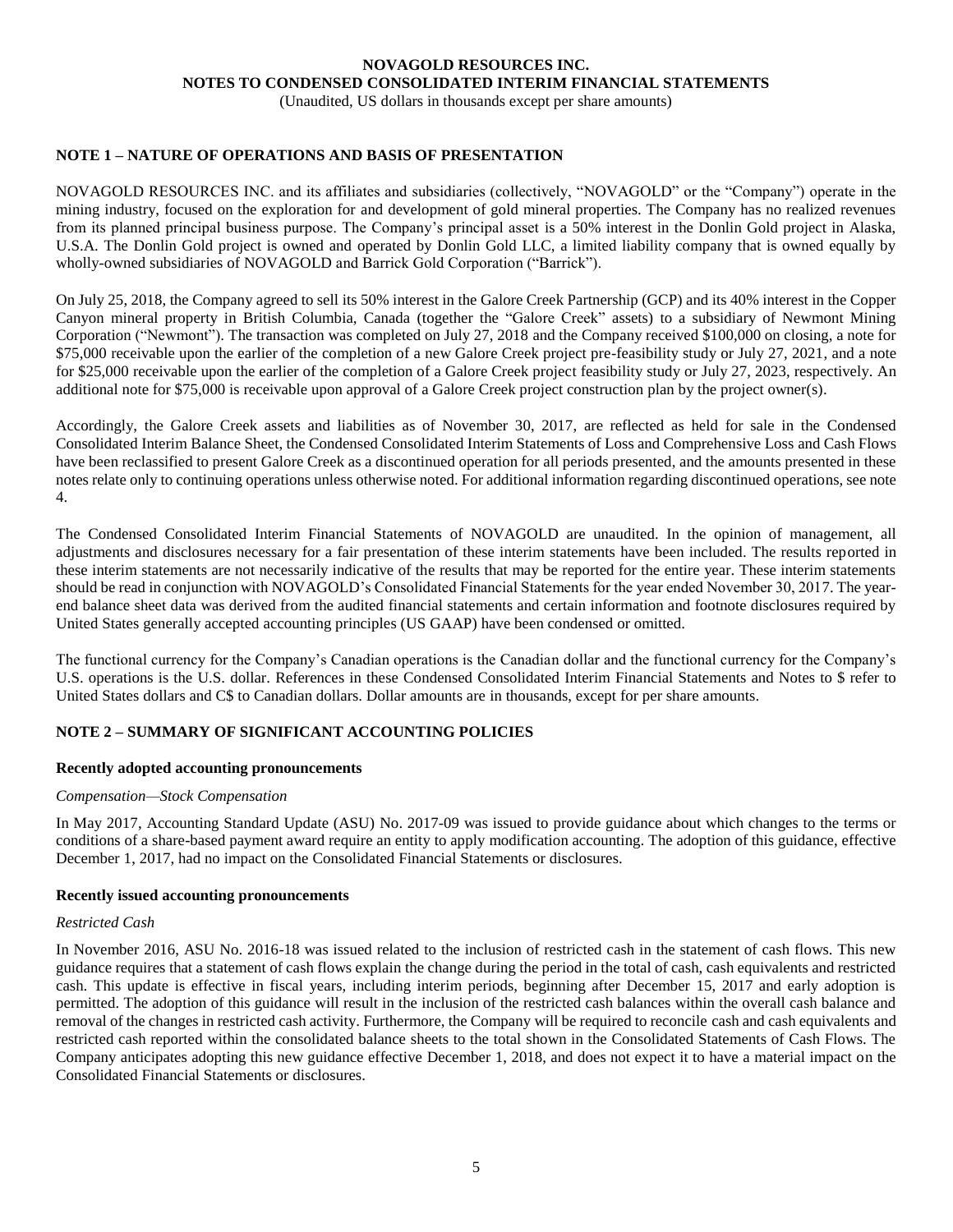(Unaudited, US dollars in thousands except per share amounts)

### *Classification of Certain Cash Receipts and Cash Payments*

In August 2016, ASU No. 2016-15 was issued related to the statement of cash flows. The new guidance will require the Company to make an accounting policy election to classify distributions received from equity method investees Donlin Gold LLC using a cumulative earnings approach or a nature of the distribution approach. The election will affect the classification of future distributions on the statement of cash flows as cash inflows from operating activities or investing activities. The new guidance is effective for the Company's fiscal year and interim periods beginning December 1, 2018, and early adoption is permitted. The Company has evaluated this guidance and does not expect it to have a material impact on the Consolidated Financial Statements or disclosures. The Company anticipates retrospectively adopting the new guidance effective December 1, 2018.

#### *Leases*

In February 2016, ASU No. 2016-02 was issued related to leases, which was further amended in September 2017 by ASU No. 2017-13, in January 2018 by ASU No. 2018-01 and in July 2018 by ASU Nos. 2018-10 and 2018-11. The new guidance modifies the classification criteria and requires lessees to recognize the assets and liabilities arising from most leases on the balance sheet. The new guidance is effective for the Company's fiscal year beginning December 1, 2019 and early adoption is permitted. The Company anticipates adopting the new guidance effective December 1, 2019. Adoption of this guidance is not expected to materially increase the Company's assets and liabilities.

### *Classification and Measurement of Financial Instruments*

In January 2016, ASU No. 2016-01 was issued to amend the guidance on the classification and measurement of financial instruments, which was further amended in February 2018 by ASU No. 2018-03. The new guidance requires entities to measure equity investments that do not result in consolidation and are not accounted for under the equity method at fair value and recognize any changes in fair value in net income. The new guidance also amends certain disclosure requirements associated with the fair value of financial instruments. The new guidance is effective for the Company's fiscal year beginning December 1, 2018 and early adoption is not permitted. The Company expects the updated guidance to result in a reclassification of unrealized holding gains and losses and deferred income taxes related to investments in marketable equity securities from Accumulated other comprehensive loss to Accumulated deficit in the Consolidated Balance Sheets upon adoption. Accumulated other comprehensive loss at August 31, 2018 included \$558 of net unrealized holding gains and deferred income taxes related to marketable equity securities that will be reclassified to Accumulated deficit upon adoption.

#### *Fair Value Measurement*

In August 2018, ASU No. 2018-13 was issued related to the disclosure requirements for fair value measurement. The new guidance is effective for the Company's fiscal year and interim periods beginning December 1, 2020, and early adoption is permitted. The Company is currently evaluating this guidance and the impact on its consolidated financial statements.

# **NOTE 3 – SEGMENTED INFORMATION**

Operating segments are reported in a manner consistent with the internal reporting provided to the chief operating decision-maker. The chief operating decision-maker, who is responsible for allocating resources and assessing performance of the operating segments, has been identified as the Chief Executive Officer. The Chief Executive Officer considers the business from a geographic perspective considering the performance of our investments in the Donlin Gold project in Alaska, U.S.A. (note 6) and, prior to its disposal, the Galore Creek project in British Columbia, Canada (note 4).

## **NOTE 4 – DISCONTINUED OPERATIONS**

The details of our Net loss from discontinued operations, net of tax are set forth below:

|                                          | Three months ended August 31, |         | Nine months ended August 31, |         |
|------------------------------------------|-------------------------------|---------|------------------------------|---------|
|                                          | 2018                          | 2017    | 2018                         | 2017    |
| Equity loss – Galore Creek               | \$ (556)                      | \$(612) | \$(1,203)                    | \$(987) |
| Loss on sale of Galore Creek, net of tax | (80.026)                      |         | (80.026)                     |         |
|                                          | $$^{(80,582)}$$               | \$(612) | \$ (81.229)                  | 5(987)  |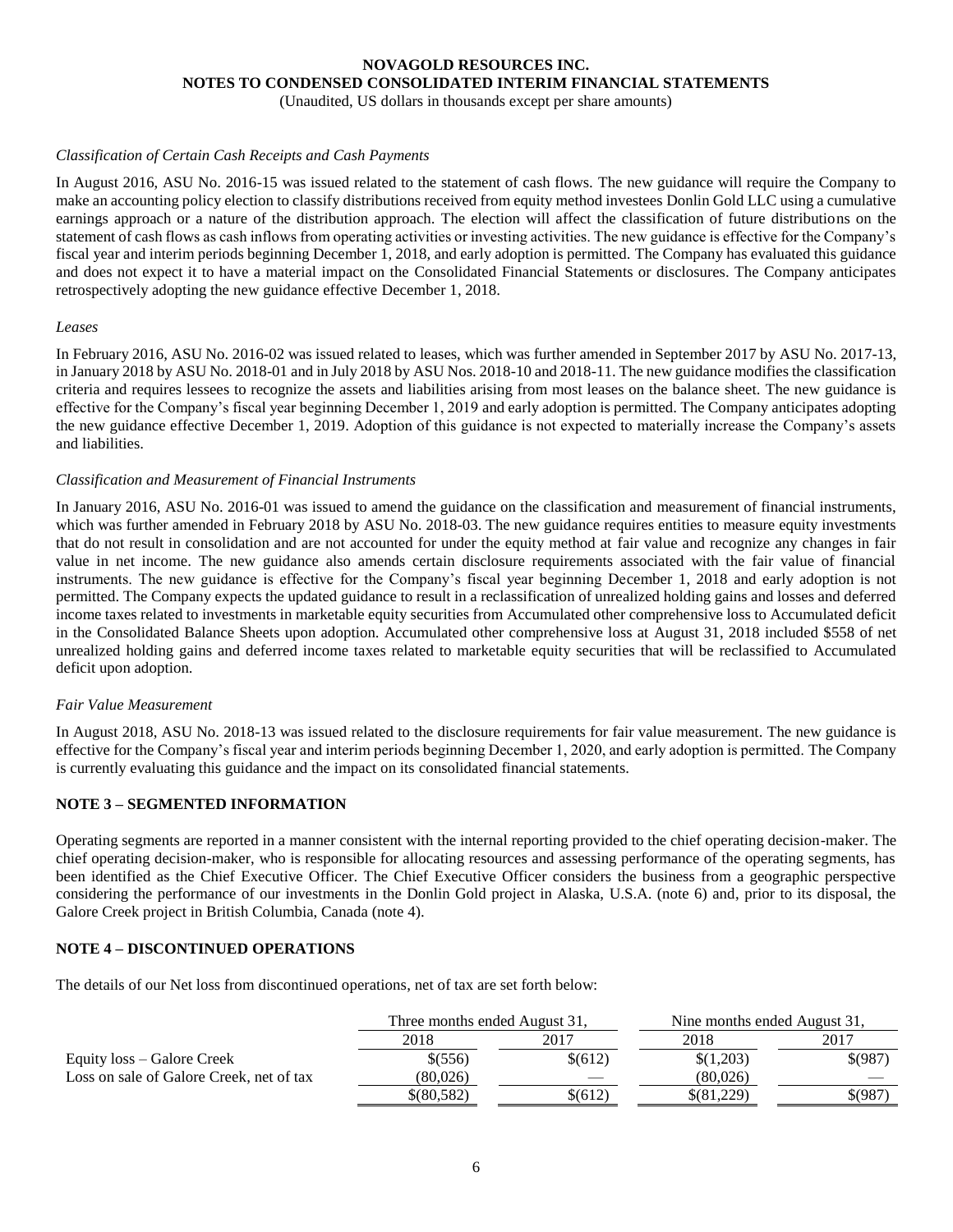(Unaudited, US dollars in thousands except per share amounts)

The loss on the sale of Galore Creek, net of tax, was calculated as follows:

| Cash consideration received on closing                      | \$100,000  |
|-------------------------------------------------------------|------------|
| Less closing costs                                          | 721)       |
|                                                             | 99,279     |
| Fair value of notes receivable (note 5)                     | 88,398     |
| Net proceeds                                                | 187,677    |
| Less book values:                                           |            |
| Investment in GCP                                           | (248, 367) |
| Copper Canyon mineral property                              | (44, 577)  |
| Reclassification of cumulative foreign currency translation |            |
| adjustments                                                 | 13,776     |
| Deferred income tax recovery                                | 11,465     |
|                                                             | \$(80,026) |

The details of our Net cash provided from (used in) investing activities of discontinued operations are set forth below:

|                                |          | Three months ended August 31, |           | Nine months ended August 31, |  |  |
|--------------------------------|----------|-------------------------------|-----------|------------------------------|--|--|
|                                | 2018     | 2017                          | 2018      | 2017                         |  |  |
| <b>Funding of Galore Creek</b> |          | \$(477)                       | \$(1,475) | \$(1,252)                    |  |  |
| Net cash proceeds received     | 99.279   |                               | 99.279    |                              |  |  |
|                                | \$99,279 | $\frac{1}{2}(477)$            | \$97,804  | \$(1,252)                    |  |  |

The carrying amounts of Galore Creek's major classes of assets and liabilities, which have been re-presented as held for sale in the comparative Balance Sheet as of November 30, 2017, are as follows:

| Assets                           |           |
|----------------------------------|-----------|
| Investment in GCP                | \$251,461 |
| Copper Canyon mineral property   | 45,179    |
| Non-current assets held for sale | \$296,640 |
|                                  |           |
| Liabilities                      |           |
| Deferred income tax liabilities  | \$21,378  |
| Non-current assets held for sale | \$21,378  |
|                                  |           |

#### **Investment in Galore Creek**

The Galore Creek project is owned by GCP, a partnership in which Teck and a wholly-owned subsidiary of NOVAGOLD (now a subsidiary of Newmont subsequent to completion of the sale transaction on July 27, 2018) each own a 50% interest. GCP has a management committee comprised of four representatives, with two representatives selected by each owner. All significant decisions related to GCP required the approval of at least a majority of the GCP management committee representatives.

GCP prepares its financial statements under International Financial Reporting Standards, as issued by the IASB and presents its financial statements in Canadian dollars. In accounting for its investment in GCP, the Company converts and presents reported amounts in accordance with US GAAP and in U.S. dollars.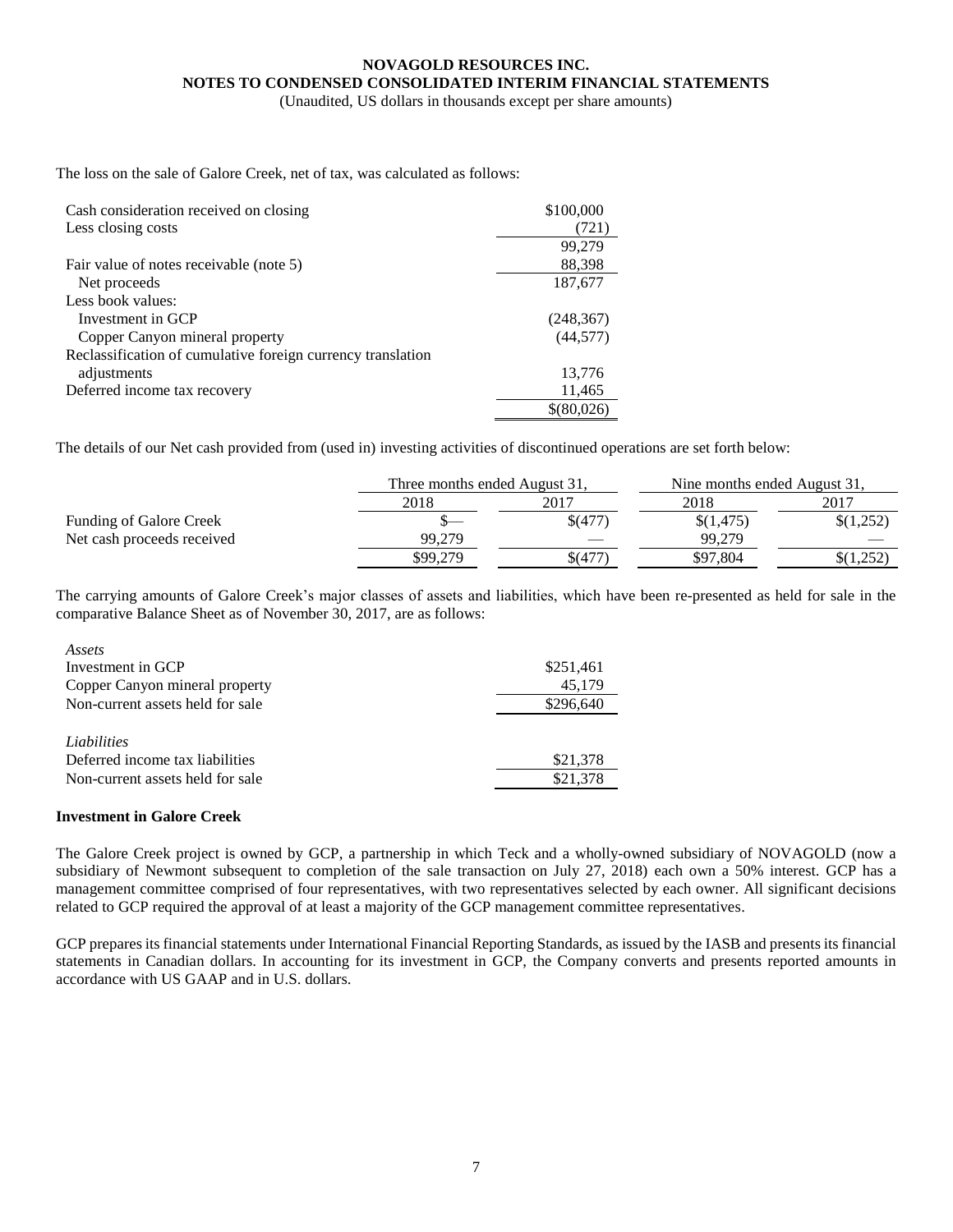(Unaudited, US dollars in thousands except per share amounts)

Changes in the Company's investment in GCP are summarized as follows:

|                               | Three months ended August 31, |           | Nine months ended August 31, |           |
|-------------------------------|-------------------------------|-----------|------------------------------|-----------|
|                               | 2018                          | 2017      | 2018                         | 2017      |
| Balance – beginning of period | \$251,109                     | \$240,531 | \$251,461                    | \$241,404 |
| Share of losses               | (556)                         | (612)     | (1,203)                      | (987)     |
| Funding                       |                               | 477       | 1.475                        | 1,252     |
| Foreign currency translation  | (2,186)                       | 18.484    | (3,366)                      | 17,211    |
| Sale of investment in GCP     | (248,367)                     |           | (248, 367)                   |           |
| Balance – end of period       |                               | \$258,880 |                              | \$258,880 |

The following amounts represent the Company's 50% share of the assets and liabilities of GCP as of November 30, 2017, presented in U.S. dollars and in accordance with U.S. GAAP. As a result of recording the Company's investment at fair value in June 2011, the carrying value of the Company's 50% interest in GCP was higher than 50% of the book value of GCP. Therefore, the Company's investment did not equal 50% of the net assets recorded by GCP:

| Current assets: Cash, prepaid expenses and other receivables  | \$197     |
|---------------------------------------------------------------|-----------|
| Non-current assets: Mineral property                          | 226,561   |
| Current liabilities: Accounts payable and accrued liabilities | (237)     |
| Non-current liabilities: Reclamation obligation               | (7.645)   |
| Net assets                                                    | \$218,876 |

## **NOTE 5 – NOTES RECEIVABLE**

The Company has notes receivable from Newmont including: a \$75,000 note receivable upon the earlier of the completion of a new Galore Creek project pre-feasibility study or July 27, 2021; a \$25,000 note receivable upon the earlier of the completion of a Galore Creek project feasibility study or July 27, 2023; and an additional note for \$75,000 is receivable upon approval of a Galore Creek project construction plan by the owner(s). The Company estimated the fair value of the \$75,000 and \$25,000 notes receivable at \$88,398, assuming payments in three and five years, respectively, at a discount rate of 3.6% based on quoted market values for Newmont debt with a similar term. The carrying values of the notes receivable are being accreted to \$75,000 and \$25,000 over three and five years, respectively. No value was assigned to the final \$75,000 contingent note receivable due to the uncertainty with regards to the approval of a Galore Creek project construction plan.

# **NOTE 6 – INVESTMENT IN DONLIN GOLD**

The Donlin Gold project is owned and operated by Donlin Gold LLC, a limited liability company in which wholly-owned subsidiaries of Barrick and NOVAGOLD each own a 50% interest. Donlin Gold LLC has a board of four member representatives, with two members selected by Barrick and two members selected by the Company. All significant decisions related to Donlin Gold LLC require the approval of at least a majority of the Donlin Gold LLC board members.

Changes in the Company's investment in Donlin Gold LLC are summarized as follows:

|                               | Three months ended August 31, |         | Nine months ended August 31, |          |
|-------------------------------|-------------------------------|---------|------------------------------|----------|
|                               | 2018                          | 2017    | 2018                         | 2017     |
| Balance – beginning of period | \$1,824                       | \$1,300 | \$1,100                      | \$951    |
| Share of losses:              |                               |         |                              |          |
| Mineral property expenditures | (2,513)                       | (3,145) | (7,249)                      | (7, 729) |
| Depreciation                  |                               | (20)    | (11)                         | (65)     |
|                               | (2,514)                       | (3,165) | (7,260)                      | (7, 794) |
| Funding                       | 2,332                         | 3,062   | 7,802                        | 8,040    |
| Balance – end of period       | \$1,642                       | \$1,197 | \$1,642                      | \$1,197  |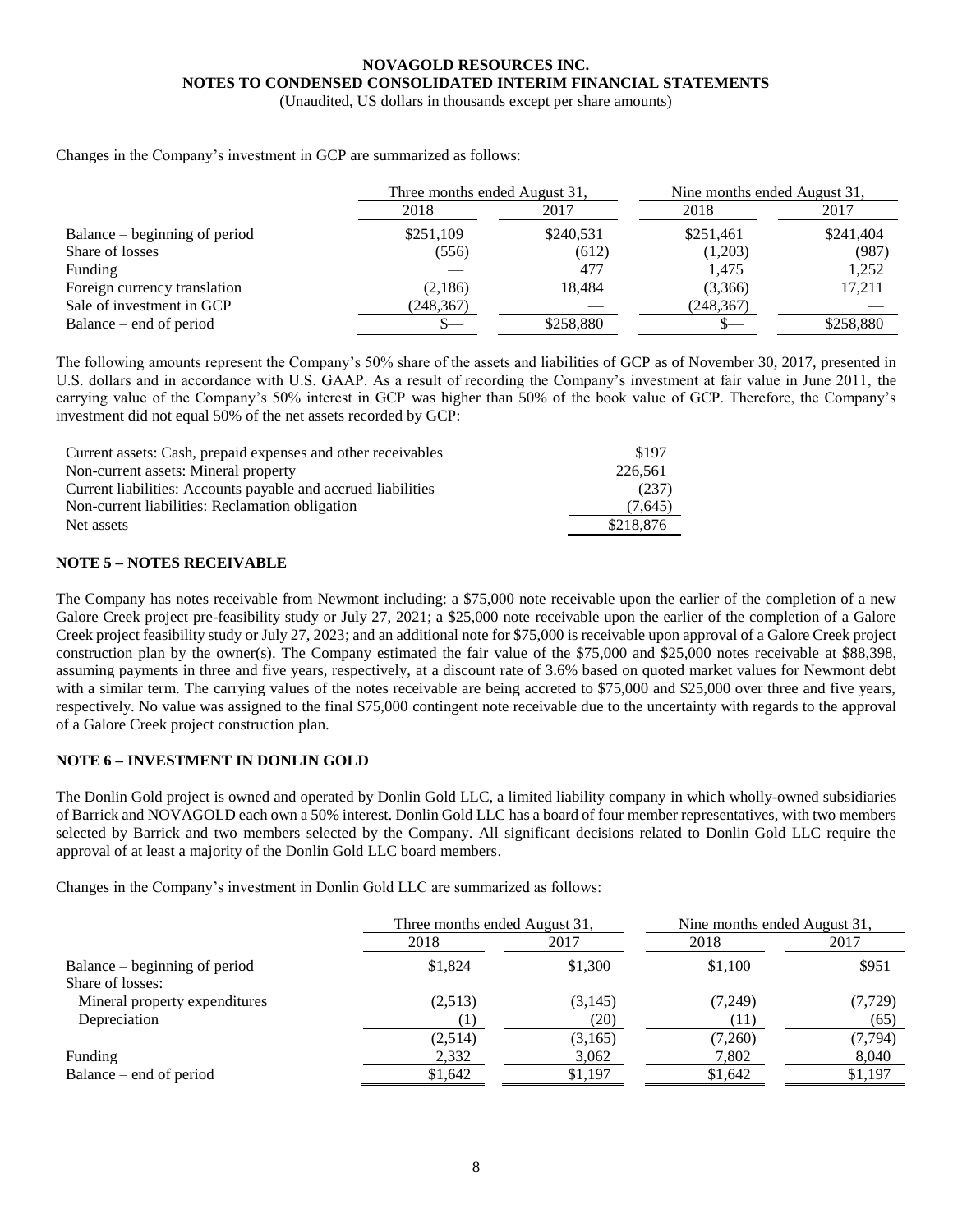(Unaudited, US dollars in thousands except per share amounts)

The following amounts represent the Company's 50% share of the assets and liabilities of Donlin Gold LLC. Donlin Gold LLC has capitalized as Mineral property the initial contribution of the Donlin Gold property with a carrying value of \$64,000 resulting in a higher carrying value of the Mineral property than the Company.

|                                                               | At<br>August 31,<br>2018 | At<br>November 30,<br>2017 |
|---------------------------------------------------------------|--------------------------|----------------------------|
| Current assets: Cash, prepaid expenses and other receivables  | \$2,423                  | \$2,075                    |
| Non-current assets: Property and equipment                    | 11                       | 23                         |
| Non-current assets: Mineral property                          | 32,692                   | 32,692                     |
| Current liabilities: Accounts payable and accrued liabilities | (792)                    | (998)                      |
| Non-current liabilities: Reclamation obligation               | (692)                    | (692)                      |
| Net assets                                                    | \$33,642                 | \$33,100                   |

# **NOTE 7 – PROMISSORY NOTE PAYABLE**

The Company has a promissory note payable to Barrick with a principal amount of \$51,576, plus interest at a rate of U.S. prime plus 2%, amounting to \$43,208 in accrued interest. The promissory note resulted from the agreement that led to the formation of Donlin Gold LLC, where the Company agreed to reimburse Barrick for a portion of their expenditures incurred from April 1, 2006 to November 30, 2007. The promissory note and accrued interest are payable from 85% of the Company's share of revenue from future mine production or from any net proceeds resulting from a reduction of the Company's interest in Donlin Gold LLC. The carrying value of the promissory note approximates fair value.

# **NOTE 8 – FAIR VALUE ACCOUNTING**

Financial instruments measured at fair value are classified into one of three levels in the fair value hierarchy according to the significance of the inputs used in making the measurement. The three levels of the fair value hierarchy are as follows:

- *Level 1* Unadjusted quoted prices in active markets that are accessible at the measurement date for identical, unrestricted assets or liabilities;
- *Level 2* Quoted prices in markets that are not active, or inputs that are observable, either directly or indirectly, for substantially the full term of the asset or liability; and
- *Level 3* Prices or valuation techniques that require inputs that are both significant to the fair value measurement and unobservable (supported by little or no market activity).

The Company's marketable equity securities are valued using quoted market prices in active markets and as such are classified within Level 1 of the fair value hierarchy. The fair value of the marketable equity securities was \$1,116 at August 31, 2018 (\$1,448 at November 30, 2017), calculated as the quoted market price of the marketable equity security multiplied by the quantity of shares held by the Company.

The fair values of the \$75,000 and \$25,000 notes received from Newmont as part of the proceeds from the sale of the Galore Creek assets on July 27, 2018, were based on quoted market values for Newmont debt with a similar term.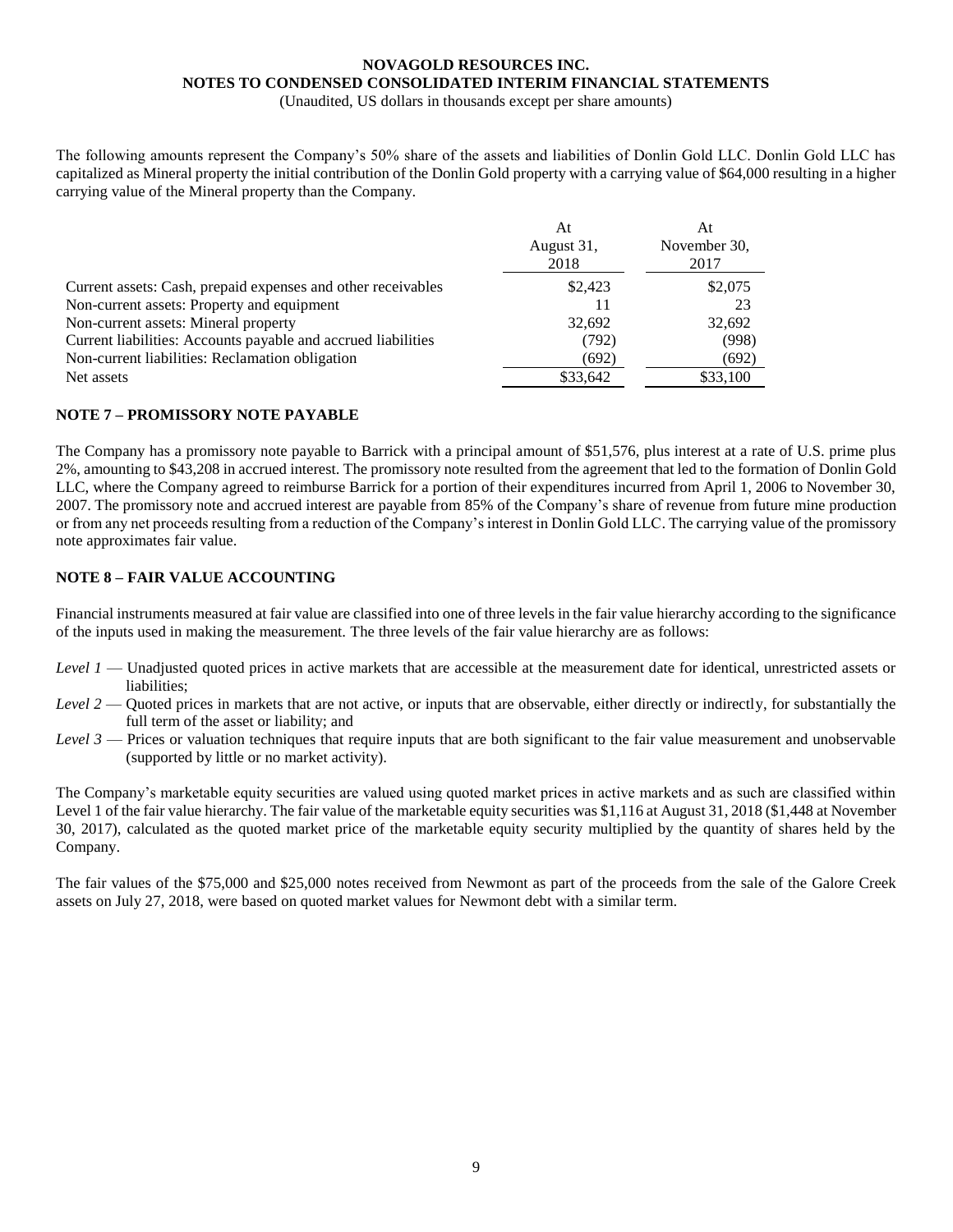(Unaudited, US dollars in thousands except per share amounts)

# **NOTE 9 – GENERAL AND ADMINISTRATIVE EXPENSES**

|                              | Three months ended August 31, |         | Nine months ended August 31, |          |
|------------------------------|-------------------------------|---------|------------------------------|----------|
|                              | 2018                          | 2017    | 2018                         | 2017     |
| Share-based compensation     | \$1,920                       | \$2,141 | \$5,811                      | \$8,115  |
| Salaries and benefits        | 1,610                         | 1.604   | 4,923                        | 4,879    |
| Office expense               | 671                           | 510     | 1.787                        | 1,574    |
| Professional fees            | 162                           | 211     | 577                          | 673      |
| Corporate communications and |                               |         |                              |          |
| regulatory                   | 40                            | 170     | 875                          | 893      |
| Depreciation                 |                               | 10      | 16                           | 29       |
|                              | \$4,408                       | \$4.646 | \$13,989                     | \$16,163 |

# **NOTE 10 – SHARE-BASED COMPENSATION**

|                             | Three months ended August 31, |         | Nine months ended August 31, |         |
|-----------------------------|-------------------------------|---------|------------------------------|---------|
|                             | 2018                          | 2017    | 2018                         | 2017    |
| Stock options               | \$941                         | \$919   | \$2,827                      | \$4,555 |
| Performance share unit plan | 939                           | 1.171   | 2,848                        | 3,400   |
| Deferred share unit plan    | 40                            |         | 136                          | 160     |
|                             | \$1,920                       | \$2.141 | \$5,811                      | \$8,115 |

# **Stock options**

A summary of stock options outstanding as of August 31, 2018 and activity during the nine-months ended August 31, 2018 is as follows:

|                                                 | Number of<br>stock<br>options | Weighted-<br>average<br>exercise<br>price per | Weighted-<br>average<br>remaining<br>contractual<br>term | Aggregate<br>intrinsic |
|-------------------------------------------------|-------------------------------|-----------------------------------------------|----------------------------------------------------------|------------------------|
|                                                 | (thousands)                   | share                                         | (years)                                                  | value                  |
| November 30, 2017                               | 17,551                        | \$3.24                                        |                                                          |                        |
| Granted                                         | 3.527                         | 3.88                                          |                                                          |                        |
| Exercised                                       | (1,148)                       | 3.14                                          |                                                          |                        |
| Expired                                         | (130)                         | 3.38                                          |                                                          |                        |
| Forfeited                                       | (321)                         | 4.07                                          |                                                          |                        |
| August 31, 2018                                 | 19,479                        | \$3.32                                        | 2.12                                                     | \$4,180                |
| Vested and exercisable as of<br>August 31, 2018 | 15,090                        | \$3.11                                        | 1.56                                                     | \$4,180                |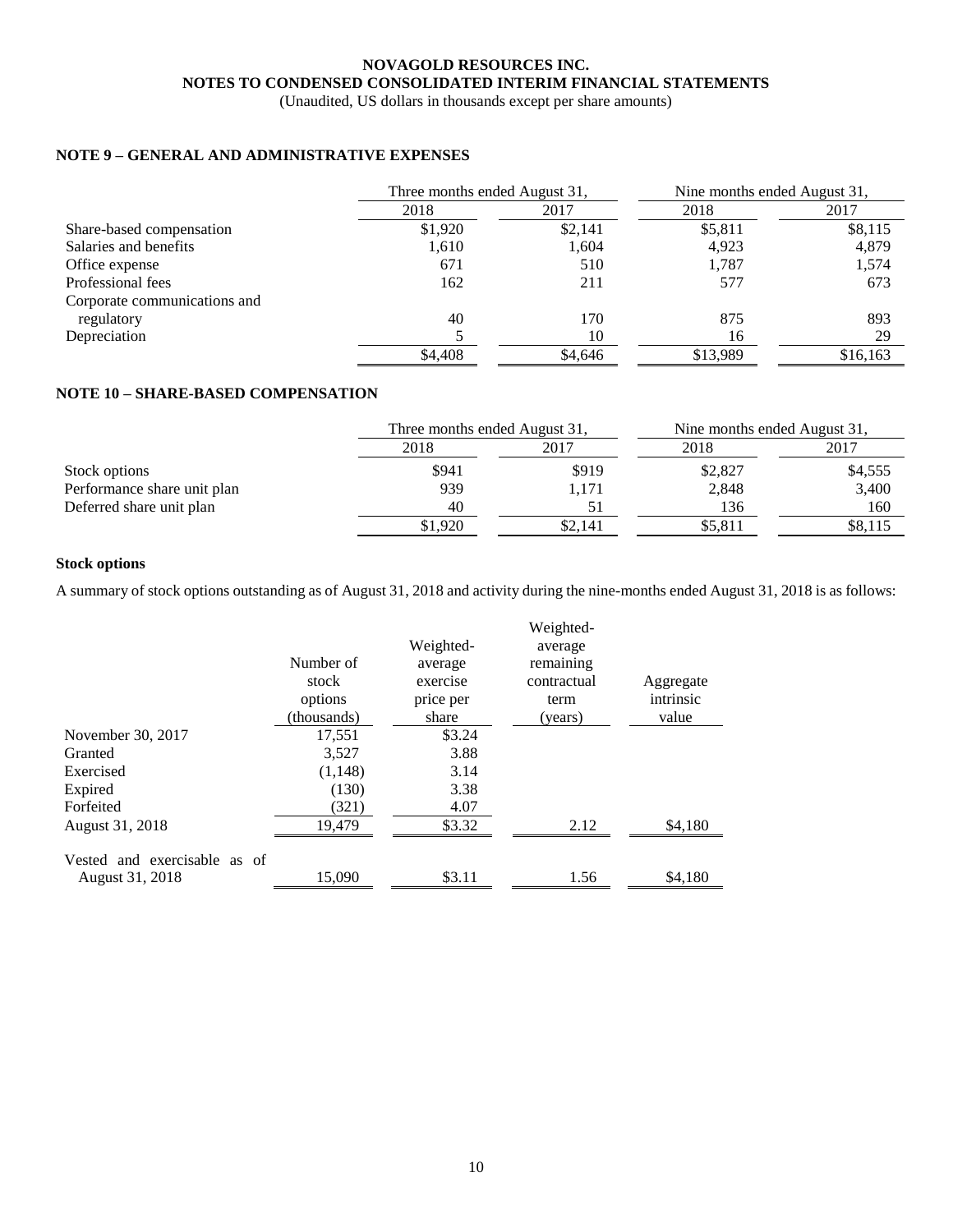(Unaudited, US dollars in thousands except per share amounts)

The following table summarizes other stock option-related information:

|                                                                 | Nine months ended August<br>31. |        |
|-----------------------------------------------------------------|---------------------------------|--------|
|                                                                 |                                 |        |
|                                                                 | 2018                            | 2017   |
| Weighted-average assumptions used to value stock option awards: |                                 |        |
| Expected volatility                                             | 50%                             | 50%    |
| Expected term of options (years)                                | 3                               | 3      |
| Expected dividend rate                                          |                                 |        |
| Risk-free interest rate                                         | 1.8%                            | 1.2%   |
| Expected forfeiture rate                                        | 2.3%                            | 2.5%   |
| Weighted-average grant-date fair value                          | \$1.35                          | \$2.14 |

As of August 31, 2018, the Company had \$2,862 of unrecognized compensation cost related to 4,388,941 non-vested stock options expected to be recognized and vest over a period of approximately 2.25 years. During the nine months ended August 31, 2018, the intrinsic value of stock options exercised was \$1,114 and no cash was received.

## **Performance share units**

A summary of PSU awards outstanding as of August 31, 2018 and activity during the nine-months ended August 31, 2018 is as follows:

|                        |             | Weighted-  |           |
|------------------------|-------------|------------|-----------|
|                        |             | average    |           |
|                        | Number of   | grant day  | Aggregate |
|                        | PSU awards  | fair value | intrinsic |
|                        | (thousands) | per award  | value     |
| November 30, 2017      | 2,176       | \$4.10     |           |
| Granted                | 873         | 3.85       |           |
| Vested                 |             |            |           |
| Performance adjustment | (1,240)     | 3.48       |           |
| Forfeited              | (12)        | 4.32       |           |
| August 31, 2018        | 1,797       | \$4.39     | \$5,409   |

As of August 31, 2018, the Company had \$2,864 of unrecognized compensation cost related to non-vested PSU awards expected to be recognized and vest over a period of approximately 2.25 years.

The following table summarizes other PSU-related information:

|                                          | Nine months ended August 31, |         |
|------------------------------------------|------------------------------|---------|
|                                          | 2018<br>2017                 |         |
| Performance multiplier on PSUs vested    | $-$ %                        | 113%    |
| Common shares issued (thousands)         |                              | 1,556   |
| Total fair value of common shares issued |                              | \$4,506 |
| Withholding tax paid on PSUs vested      |                              | \$196   |

## **NOTE 11 – OTHER INCOME (EXPENSE)**

|                              |           | Three months ended August 31, |           | Nine months ended August 31, |
|------------------------------|-----------|-------------------------------|-----------|------------------------------|
|                              | 2018      | 2017                          | 2018      | 2017                         |
| Interest income              | \$750     | \$309                         | \$1,228   | \$863                        |
| Interest expense             | (1,657)   | (1, 361)                      | (4,744)   | (3,881)                      |
| Foreign exchange gain (loss) | (205)     | (851)                         | (323)     | (818)                        |
|                              | \$(1,112) | \$(1,903)                     | \$(3,839) | \$(3,836)                    |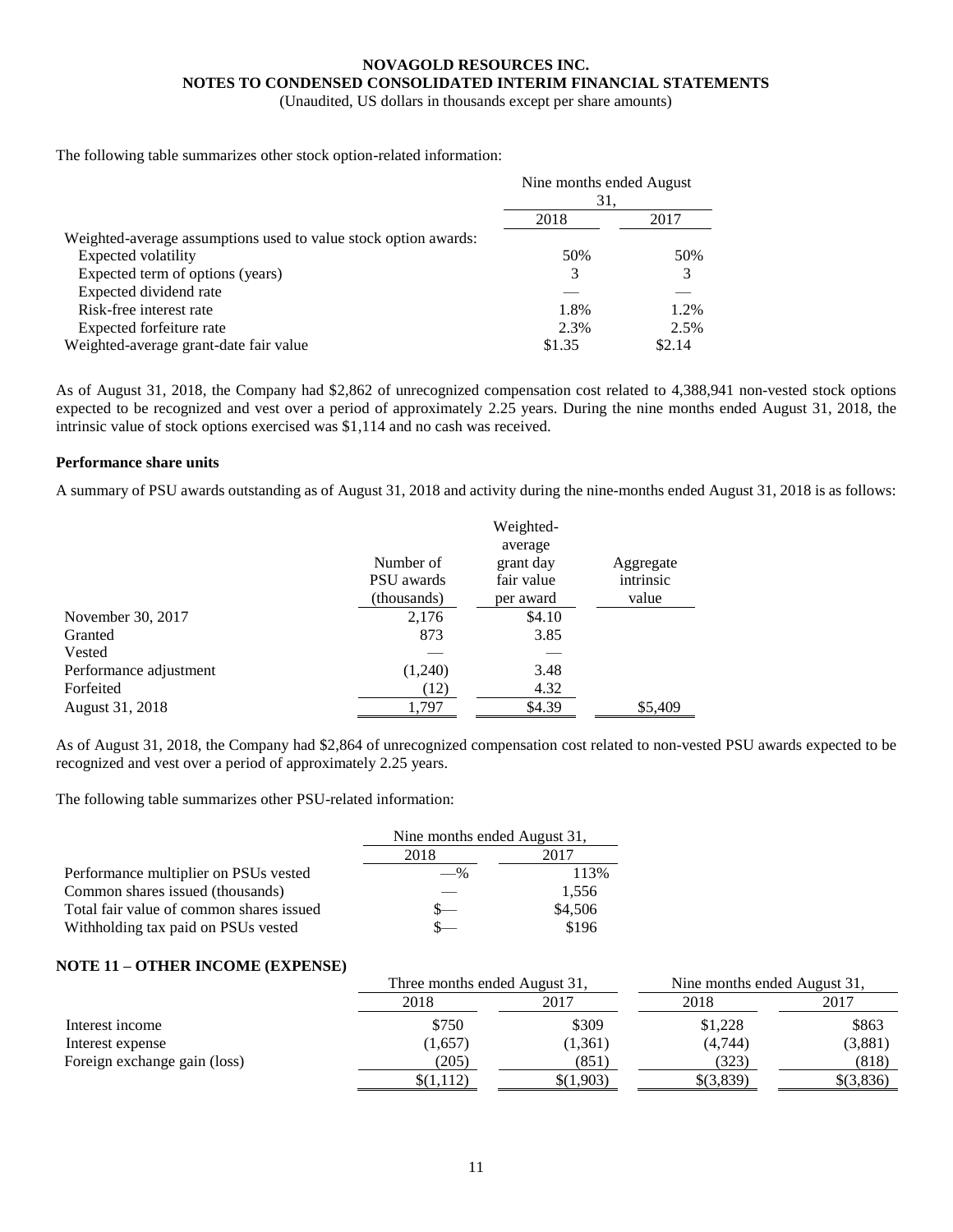(Unaudited, US dollars in thousands except per share amounts)

# **NOTE 12 – RELATED PARTY TRANSACTIONS**

The Company provided technical services to Donlin Gold LLC for \$605 during the nine months ended August 31, 2018 (\$nil in 2017). As of August 31, 2018, the Company has accounts receivable from Donlin Gold LLC of \$258 (November 30, 2017: \$nil) included in other current assets.

## **NOTE 13 – COMMITMENTS AND CONTINGENCIES**

#### **Obligations under operating leases**

The Company leases certain assets, such as office equipment and office facilities, under operating leases expiring at various dates through 2023. Future minimum annual lease payments are \$55 in the remainder of 2018, \$226 in 2019, \$199 in 2020, \$204 in 2021, \$210 in 2022 and \$18 in 2023, totaling \$912.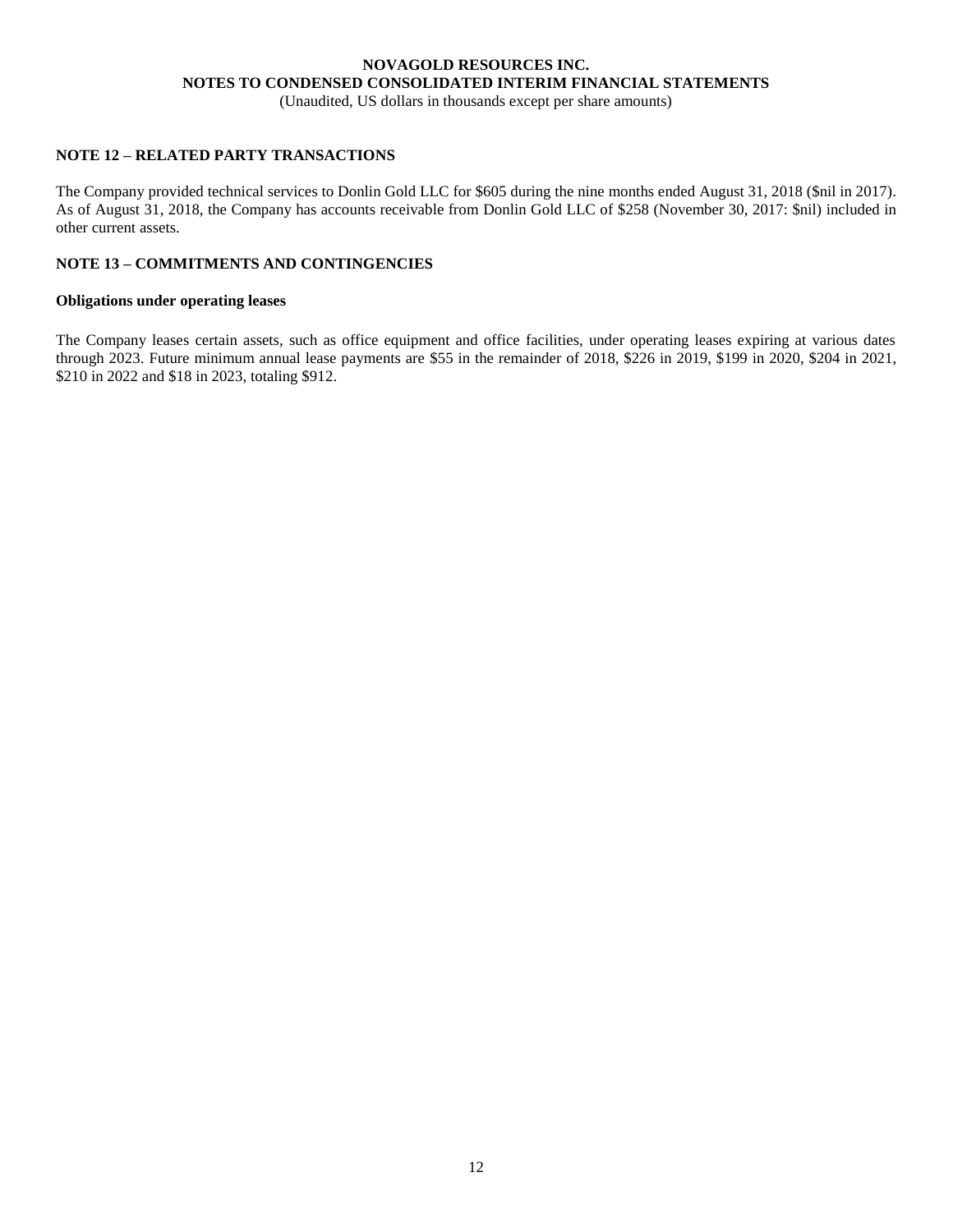# <span id="page-16-0"></span>**Item 2. Management's Discussion and Analysis of Financial Condition and Results of Operations**

*In Management's Discussion and Analysis of Financial Condition and Results of Operations, "NOVAGOLD", the "Company", "we," "us" and "our" refer to NOVAGOLD RESOURCES INC. and its consolidated subsidiaries. The following discussion and analysis of our financial condition and results of operations constitutes management's review of the factors that affected our financial and operating performance for the three and nine month periods ended August 31, 2018 and 2017. This discussion should be read in conjunction with the condensed consolidated interim financial statements and notes thereto contained elsewhere in this report and our Annual Report on Form 10-K for the year ended November 30, 2017, as well as other information we file with the Securities and Exchange Commission on EDGAR at www.sec.gov and with Canadian Securities Administrators on SEDAR at [www.sedar.com.](http://www.sedar.com/)*

*References herein to \$ refer to United States dollars and C\$ to Canadian dollars.*

### **Overview**

Our operations primarily relate to the delivery of project milestones, including the achievement of various technical, environmental, sustainable development, economic, and legal objectives; obtaining necessary permits, completion of feasibility studies, preparation of engineering designs and obtaining financing to fund these milestones.

Our goals for 2018 include:

- Advance the Donlin Gold project toward a construction/production decision.
- Maintain an effective corporate social responsibility program.
- Promote a strong safety culture; maintain a zero lost time accident record.
- Safeguard the Company's treasury.

### **Third quarter highlights**

#### *Donlin Gold project*

The NEPA review and Federal permitting for the Donlin Gold project were completed in the third quarter. On August 13, 2018, the U.S. Army Corps of Engineers (the "Corps"), the lead federal agency for the Donlin Gold Environmental Impact Statement (EIS), and the U.S. Bureau of Land Management (BLM) issued a favorable joint Federal Record of Decision (ROD) for the Donlin Gold project following completion of the federal National Environmental Policy Act (NEPA) process. Along with the ROD, the Corps issued a combined permit under Section 404 of the Clean Water Act (CWA) and Section 10 of the Rivers and Harbors Act. Additionally, the BLM issued the Offer to Lease for the right-of-way for those portions of the natural gas pipeline that would cross federal lands. The Pipeline and Hazardous Materials Safety Administration previously issued a special permit for the natural gas pipeline on June 5, 2018. To support issuance of the ROD, the Corps completed required consultation under the National Historic Preservation Act, Endangered Species Act, and Magnuson-Stevens Fishery Conservation and Management Act which protects essential fish habitat.

Several major State of Alaska permits were also issued and advanced during the quarter. After a public notice and comment period, the State of Alaska issued a Certificate of Reasonable Assurance under CWA Section 401 on August 10, 2018, indicating that the CWA 404 permit complies with the State's water quality standards. The Alaska Pollutant Discharge Elimination System (APDES) water discharge permit was issued on May 24, 2018 and with no appeal, became effective on July 1, 2018. The State of Alaska Department of Fish and Game issued Title 16 Fish Habitat permits for the mine area and transportation corridor on August 30, 2018. On July 9, 2018, the State issued a 30-day public notice for proposed approval of the Donlin Gold Reclamation and Closure Plan. The public notice period was subsequently extended to 60 days until September 6, 2018, with a public hearing held on August 27, 2018, in Bethel. The draft integrated waste management permit was previously issued for public comment in the first quarter of 2018.

Other state permits and approvals, such as the Reclamation and Closure Plan, Integrated Waste Management, and the state portion of the pipeline Right-of-Way Lease, are scheduled to be finalized by the first quarter of 2019. The Alaska Dam Safety certificates which require additional fieldwork and more detailed engineering, are expected to be obtained as we advance toward a construction decision.

The Donlin Gold LLC board must approve a construction program and budget before development of the Donlin Gold project proceeds. The timing of the required engineering work and the Donlin Gold LLC board's approval of a construction program and budget, the receipt of all required governmental permits and approvals, and the availability of financing, commodity price fluctuations, risks related to market events and general economic conditions among other factors, will affect the timing of and whether to develop the Donlin Gold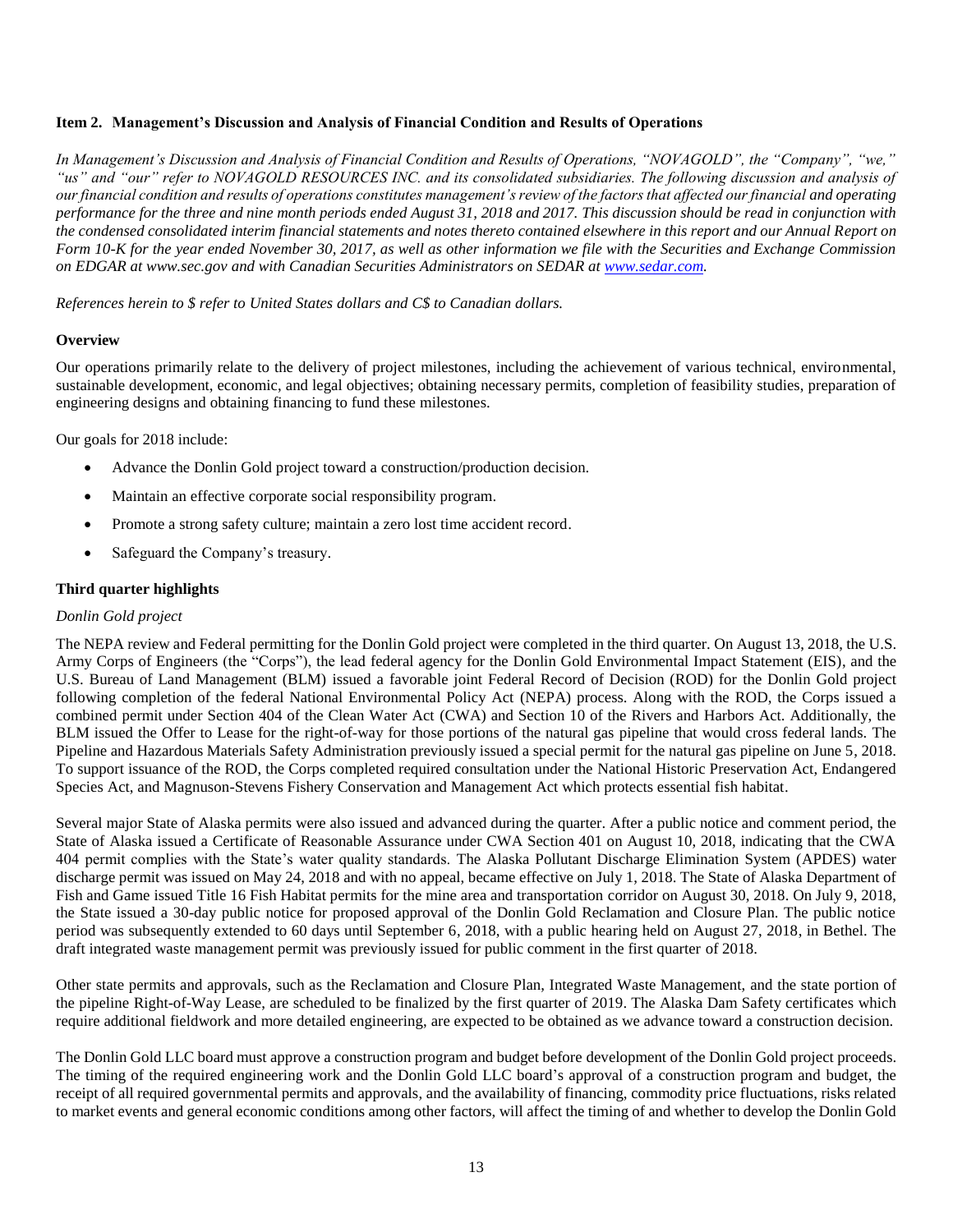project. Among other reasons, project delays could occur as a result of public opposition, litigation challenging permit decisions, requests for additional information or analysis, limitations in agency staff resources during regulatory review and permitting, or project changes made by Donlin Gold LLC.

During the quarter, a group called the Yukon-Kuskokwim River Alliance was formed to protect salmon habitat in the Yukon-Kuskokwim Delta. This organization and 12 of the 56 village councils in the Calista Region (Native Village of Kasigluk, Orutsararmiut Native Council, Native Village of Eek, Tuluksak Native Community, Tununak Council, Native Village of Nunapitchuk, Chuloonawick Tribal Council, Native Village of Kwigillingok, Native Village of Kongiganak, Chefornak Traditional Council, Chevak Native Village, and Native Village of Napakiak) have adopted resolutions opposing development of the Donlin Gold project. Earthjustice, representing Orutsararmiut Native Council, Akiak Native Community IRA Council, Organized Village of Kwethluk, Native Village of Kwigillingok, Chuloonawick Tribal Council, and the Yukon-Kuskokwim River Alliance, requested an informal review of the State of Alaska's 401 certification by the Commissioner of the Alaska Department of Environmental Conservation. Donlin Gold LLC, with support from NOVAGOLD and Barrick, remains actively engaged in extensive outreach efforts with local stakeholders, through multiple traditional village council meetings, regional tribal gatherings, and village visits across the Yukon-Kuskokwim (Y-K) region. Donlin Gold LLC collaborated with Calista and TKC (owners of the mineral and surface rights, respectively) on grants, scholarships and community outreach efforts.

The owners of the Donlin Gold project (Barrick and NOVAGOLD) continue to study ways to further increase the project's value and to reduce initial capital outlays through enhanced project design and execution, engagement of third-party operators for certain activities, and potential for financing of some capital-intensive infrastructure. To date, these additional studies have identified opportunities that have the potential to benefit the project when the owners decide to update the Donlin Gold feasibility study and to initiate the engineering work necessary to advance the project design from feasibility level to basic and then detailed engineering. Barrick and NOVAGOLD will take all this work into account before reaching a construction decision and will advance the Donlin Gold project in a financiallydisciplined manner with a strong focus on environmental stewardship and social responsibility.

Our share of funding for the Donlin Gold project in the first nine months of 2018 was \$7.8 million, including \$5.2 million for permitting and community engagement, and \$2.6 million for ongoing optimization efforts. We expect to spend approximately \$8 million for permitting and \$3 million to continue optimization efforts, for our share of the 2018 work program. In addition, Donlin Gold LLC will continue to maintain its engagement with communities in the Y-K region.

We record our interest in Donlin Gold LLC as an equity investment, which results in our 50% share of Donlin Gold LLC's expenses being recorded in the income statement as an operating loss. The investment amount recorded on the balance sheet primarily represents unused funds advanced to Donlin Gold LLC.

## *Discontinued operation – Galore Creek*

On July 27, 2018, we completed the sale of our 50% interest in the Galore Creek Partnership (GCP) and our 40% interest in the Copper Canyon mineral property to a subsidiary of Newmont Mining Corporation ("Newmont") to strengthen our balance sheet and contribute toward the development of the Donlin Gold project. The Company received proceeds of \$100.0 million on closing, a note for \$75.0 million receivable upon the earlier of the completion of a new Galore Creek project pre-feasibility study or July 27, 2021 and a note for \$25.0 million receivable upon the earlier of the completion of a Galore Creek project feasibility study or July 27, 2023, respectively. An additional note for \$75.0 million is receivable upon approval of a Galore Creek project construction plan by the owner(s).

The deferred payments of \$75.0 million and \$25.0 million were valued using a discounted cash flow approach. We assumed the payments will be received in three and five years, respectively, based on our best estimate of the timing of payments. We estimated the fair value of the \$75 million and \$25 million notes receivable at \$88.4 million, assuming payments in three and five years, respectively, at a discount rate of 3.6% based on quoted market values for Newmont debt with a similar term. The carrying values of the notes receivable are being accreted to \$75 million and \$25 million over three and five years, respectively. No value was assigned to the final \$75 million contingent note receivable due to the uncertainty with regards to the approval of a Galore Creek project construction plan.

Galore Creek is presented as a discontinued operation for all periods reported. In the first nine months of 2018, our share of GCP's equity loss was \$1.2 million and the Loss on the sale of Galore Creek, net of tax, was \$80.0 million. Our share of cash funding for GCP was \$1.5 million, primarily for care and maintenance, and supporting community initiatives.

## **Outlook**

We do not currently generate operating cash flows. At August 31, 2018, we had cash and cash equivalents of \$14.0 million and term deposits of \$152.0 million. At present, we believe that these balances are sufficient to cover anticipated funding of the Donlin Gold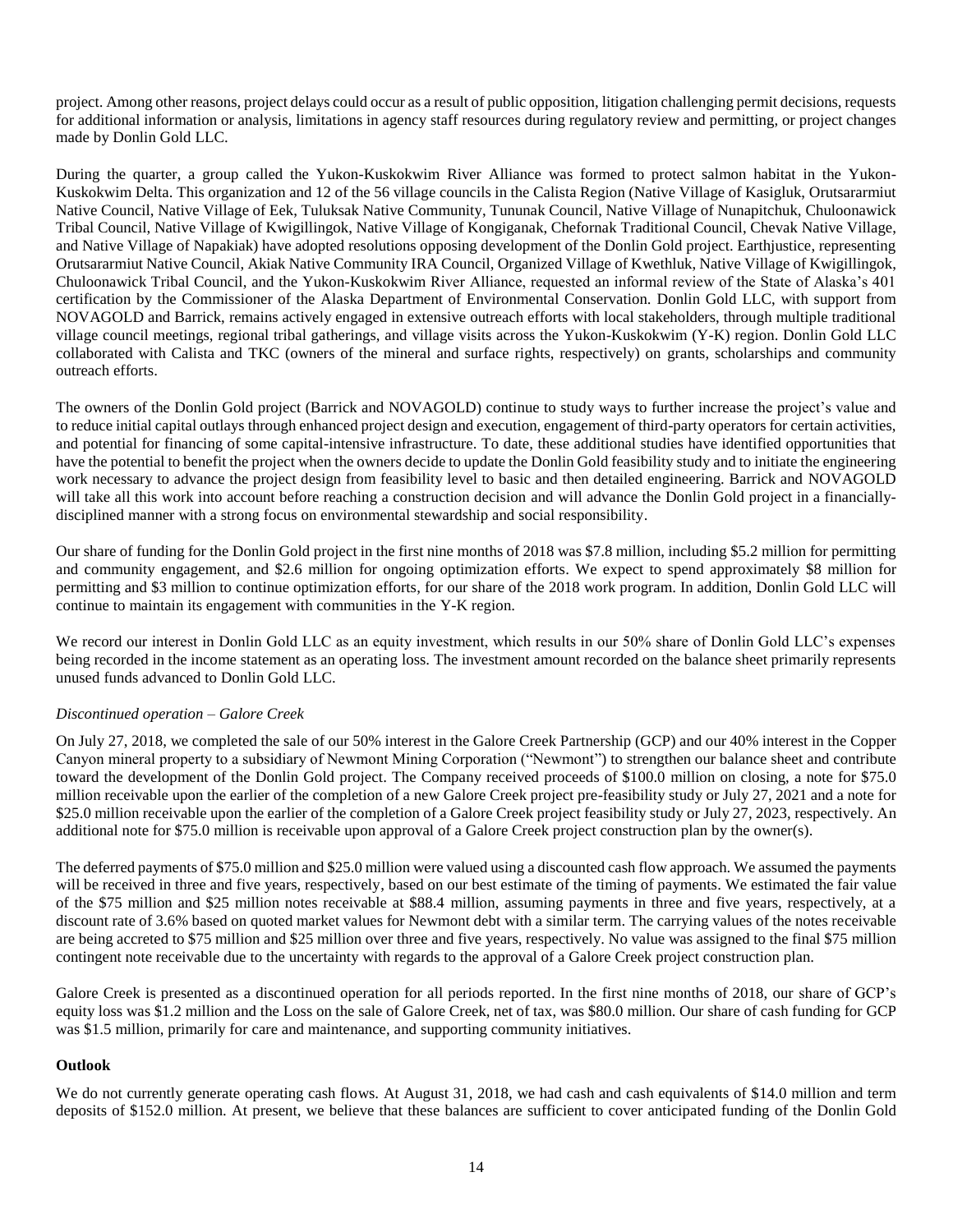project and corporate general and administrative costs. Additional capital will be necessary if a decision to commence engineering and construction is reached for the Donlin Gold project. Future financings to fund construction are anticipated through debt, equity, project specific debt, and/or other means. Our continued operations are dependent on our ability to obtain additional financing or to generate future cash flows. However, there can be no assurance that we will be successful in our efforts to raise additional capital on terms favorable to us, or at all. For further information, see the risk factors in our Annual Report on Form 10-K for the year ended November 30, 2017, as filed with the SEC and the Canadian Securities Regulators on January 24, 2018.

For the full year, we now expect to spend approximately \$23.5 million, \$4.5 million less than what was originally anticipated at the beginning of the year due to a reduction in permitting expenditures and optimization work at the Donlin Gold project and the sale of the Galore Creek project mid-year. The revised forecast comprises \$11 million for general and administrative costs, \$11 million to fund our share of expenditures at the Donlin Gold project and \$1.5 million previously funded for the Galore Creek project.

|                                               | Three months ended August 31, |            | Nine months ended August 31, |            |
|-----------------------------------------------|-------------------------------|------------|------------------------------|------------|
| (\$ thousands, except per share)              | 2018                          | 2017       | 2018                         | 2017       |
| Loss from operations                          | \$(6,922)                     | \$(7,811)  | \$(21,249)                   | \$(23,957) |
| Net loss from continuing operations           | \$(8,043)                     | \$ (9,781) | \$(25,242)                   | \$(28,011) |
| Net loss from discontinued operations         | \$(80,582)                    | (612)      | (81,229)                     | (987)      |
| Net loss                                      | \$(88,625)                    | \$(10,393) | \$(106,471)                  | \$(28,998) |
| Net loss per common share – basic and diluted |                               |            |                              |            |
| Continuing operations                         | \$(0.02)                      | \$(0.03)   | \$(0.08)                     | \$(0.09)   |
| Discontinued operations                       | (0.25)                        |            | (0.25)                       |            |
|                                               | \$(0.27)                      | \$(0.03)   | \$(0.33)                     | \$(0.09)   |

# **Summary of Consolidated Financial Performance**

# **Results of Operations**

#### *Third quarter 2018 compared to 2017*

Loss from operations decreased from \$7.8 million in 2017 to \$6.9 million in 2018 due to reduced permitting costs at Donlin Gold and lower general and administrative costs.

Net loss from continuing operations decreased from \$9.8 million (\$0.03 per share) in 2017 to \$8.0 million (\$0.02 per share) in 2018, primarily due to lower operating losses, higher interest income and lower foreign exchange loss offset by higher interest expense on the promissory note payable to Barrick.

Net loss from discontinued operations of \$80.6 million (\$0.25 per share) results primarily from the loss on the sale of Galore Creek, net of tax, of \$80.0 million. The net book value of the assets disposed exceeded the net proceeds by \$105.3 million and was partially offset by the reclassification of cumulative foreign currency translation adjustments of \$13.8 million and a net deferred tax recovery of \$11.5 million.

#### *First nine months 2018 compared to 2017*

Loss from operations decreased from \$24.0 million in 2017 to \$21.2 million in 2018 due to lower general and administrative expense and lower project expenses at Donlin Gold. General and administrative expense decreased by \$2.2 million, primarily due to lower sharebased compensation costs for stock options and PSUs compared to the prior year. The Company extended the vesting period for new stock option and PSU grants issued in the first quarter of 2018 to three years and eliminated the individual performance multiplier in the formula for long-term equity compensation, which had the potential to increase long-term equity incentive grants above the target amount.

Net loss from continuing operations decreased from \$28.0 million (\$0.09 per share) in 2017 to \$25.2 million (\$0.08 per share) in 2018, primarily due to the reduction in share-based compensation. Lower operating costs in the current period were partially offset by a \$0.9 million increase in interest expense on the promissory note payable to Barrick.

Net loss from discontinued operations was \$81.2 million (\$0.25 per share) and resulted primarily from the loss on the sale of Galore Creek, net of tax.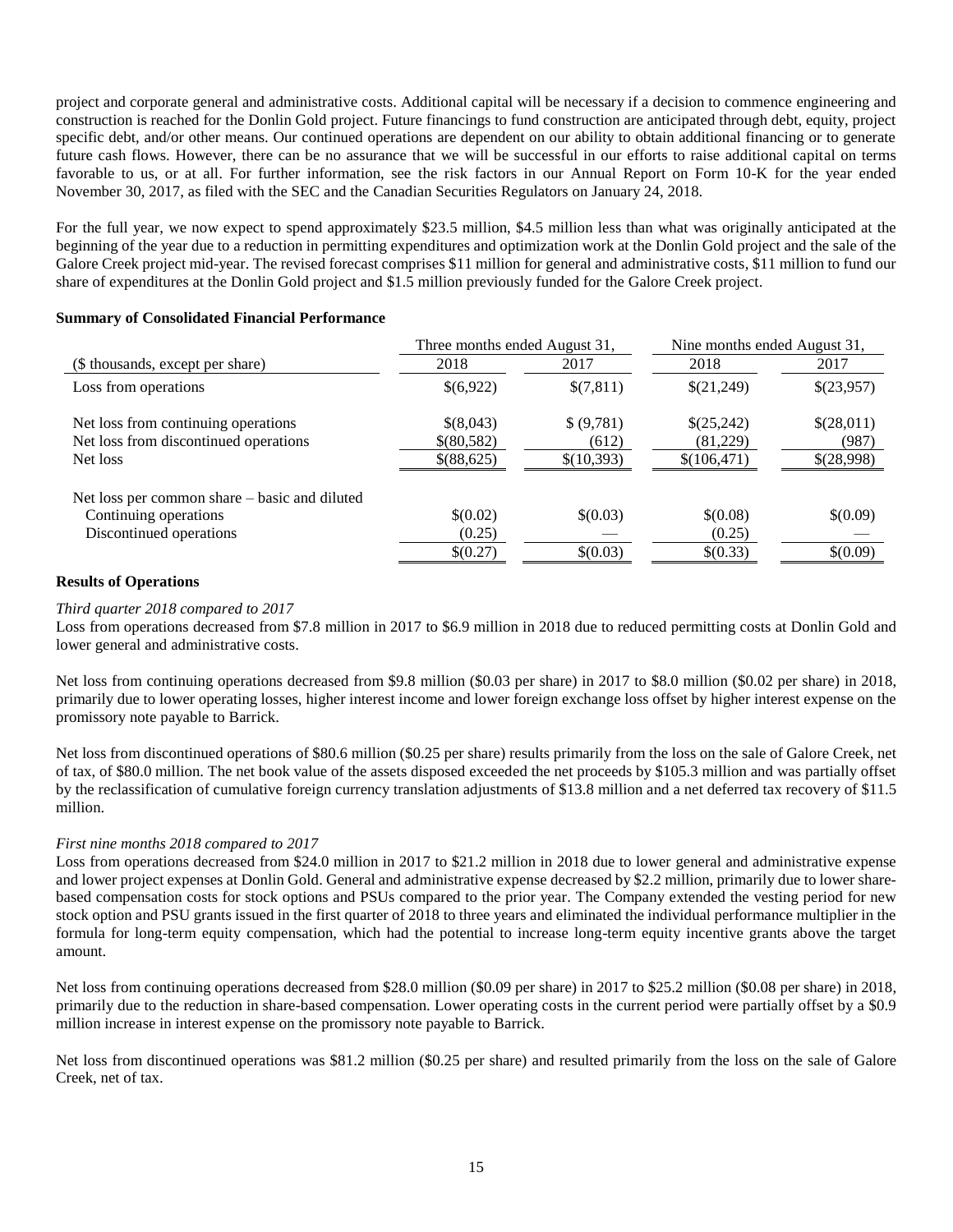# **Liquidity, Capital Resources and Capital Requirements**

|                               | Three months ended August 31, |              | Nine months ended August 31, |          |
|-------------------------------|-------------------------------|--------------|------------------------------|----------|
| (\$ thousands)                | 2018                          | 2017         | 2018                         | 2017     |
| Cash provided from (used in): |                               |              |                              |          |
| Continuing operations:        |                               |              |                              |          |
| Operating activities          | (1,462)                       | (1,679)      | (7,954)                      | (7, 436) |
| Investing activities          | (102, 332)                    | 1,938        | (103, 815)                   | 32       |
| Financing activities          |                               |              |                              | (196)    |
| Discontinued operations:      |                               |              |                              |          |
| Investing activities          | 99,279                        | (477)        | 97,804                       | (1,252)  |
|                               | At                            | At           |                              |          |
|                               | August 31,                    | November 30, |                              |          |
| (\$ thousands)                | 2018                          | 2017         | Change                       |          |
| Cash and cash equivalents     | 13,956                        | 27,954       | (13,998)                     |          |
| Term deposits                 | 152,000                       | 56,000       | 96,000                       |          |

In the first nine months of 2018, total cash and term deposits increased by \$82.0 million due to net proceeds of \$99.3 million from the sale of Galore Creek, partially offset by \$7.8 million used to fund Donlin Gold, \$8.0 million for administrative activities and \$1.5 million to fund Galore Creek prior to the sale.

## *Third quarter 2018 compared to 2017*

Cash used in operating activities decreased by \$0.2 million due to increased interest income and changes in working capital. Cash used in investing activities to fund Donlin Gold was \$0.7 million lower than the prior year quarter due to lower permitting costs and no drill program in 2018. Cash proceeds of \$100.0 million from the sale of Galore Creek were invested in term deposits. Investing activities in the prior year quarter included \$5.0 million in cash provided from term deposits. The term deposits are denominated in U.S. dollars and are held at Canadian chartered banks. Cash provided from investing activities of discontinued operations include \$99.3 million in net cash proceeds on the sale of Galore Creek.

## *First nine months 2018 compared to 2017*

Cash used in operating activities increased by \$0.5 million, primarily due to changes in working capital. Cash used to fund Donlin Gold was \$0.2 million lower than the prior year period. Cash proceeds of \$100.0 million from the sale of Galore Creek were invested in term deposits. Investing activities in the prior year period included \$4.1 million in cash provided from term deposits. No cash was used in financing activities in the first nine months of 2018. Cash provided from investing activities of discontinued operations include \$99.3 million in net cash proceeds on the sale of Galore Creek partially offset by funding for Galore Creek prior to the sale.

#### **Outstanding share data**

As of September 25, 2018, the Company had 322,668,675 common shares issued and outstanding. Also as of September 25, 2018, the Company had: i) a total of 19,229,243 stock options outstanding; 13,633,043 of those stock options with a weighted-average exercise price of C\$3.87 and the remaining 5,596,200 with a weighted-average exercise price of \$4.23; and ii) 1,797,400 performance share units and 254,633 deferred share units outstanding. Upon exercise of the foregoing convertible securities, the Company would be required to issue a maximum of 22,179,976 common shares.

#### **Accounting Developments**

For a discussion of Recently Adopted and Recently Issued Accounting Pronouncements, see Note 2 to the Condensed Consolidated Interim Financial Statements.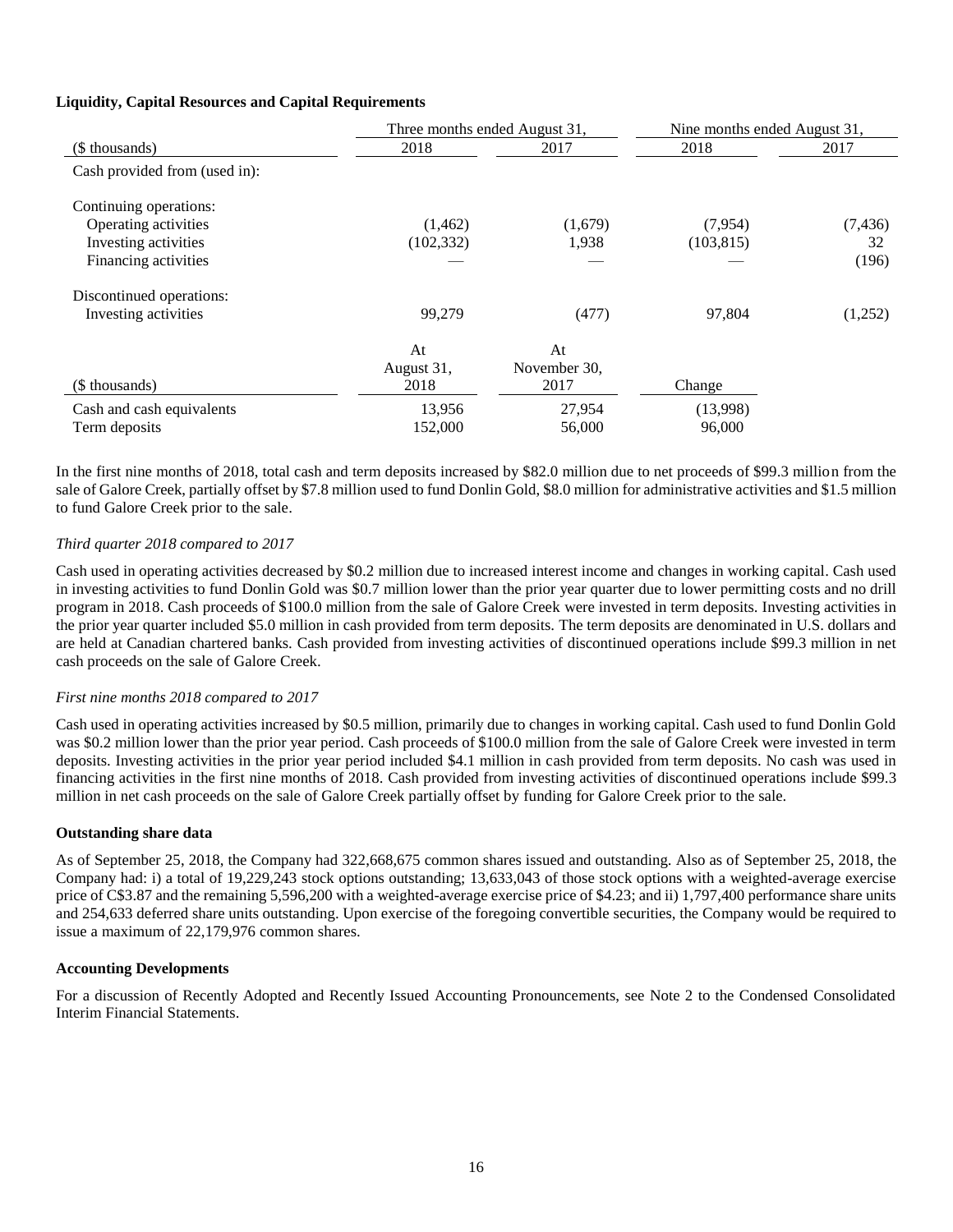### <span id="page-20-0"></span>**Item 3. Quantitative and Qualitative Disclosures about Market Risk**

Our financial instruments are exposed to certain financial risks, including credit and interest rate risks.

#### *Credit risk*

Concentration of credit risk exists with respect to our cash and cash equivalents, term deposit investments and notes receivable. All term deposits are held through Canadian chartered banks with high investment-grade ratings and have maturities of one year or less. The notes receivable are due from Newmont Mining Corporation, a publicly-traded company with investment grade credit ratings.

#### *Interest rate risk*

The interest rate on the promissory note owed to Barrick is variable with the U.S. prime rate. Based on the amount owing on the promissory note as at August 31, 2018, and assuming that all other variables remain constant, a 1% change in the U.S. prime rate would result in an increase/decrease of approximately \$1.0 million in the interest accrued by us per annum.

#### <span id="page-20-1"></span>**Item 4. Controls and Procedures**

Management, with the participation of our President and Chief Executive Officer and Chief Financial Officer, evaluated the effectiveness of our disclosure controls and procedures (as defined in Rules 13a-15(e) and 15d-15(e) of the Exchange Act) as of August 31, 2018. On the basis of this review, our President and Chief Executive Officer and Chief Financial Officer concluded that our disclosure controls and procedures are effective to ensure that the information we are required to disclose in reports that we file or submit under the Exchange Act is recorded, processed, summarized and reported within the time periods specified in the rules and forms of the SEC and to ensure that information required to be disclosed in the reports filed or submitted under the Exchange Act is accumulated and communicated to our management, including our President and Chief Executive Officer and Chief Financial Officer, as appropriate to allow timely decisions regarding required disclosure.

There have not been any changes in the Company's internal control over financial reporting (as defined in Rules 13a-15(f) and 15d-15(f) promulgated by the SEC under the Exchange Act) during the Company's most recently completed fiscal quarter that have materially affected, or are reasonably likely to materially affect the Company's internal control over financial reporting. The company's internal controls over financial reporting are based on criteria established in Internal Control – Integrated Framework (2013) issued by the Committee of Sponsoring Organizations of the Treadway Commission.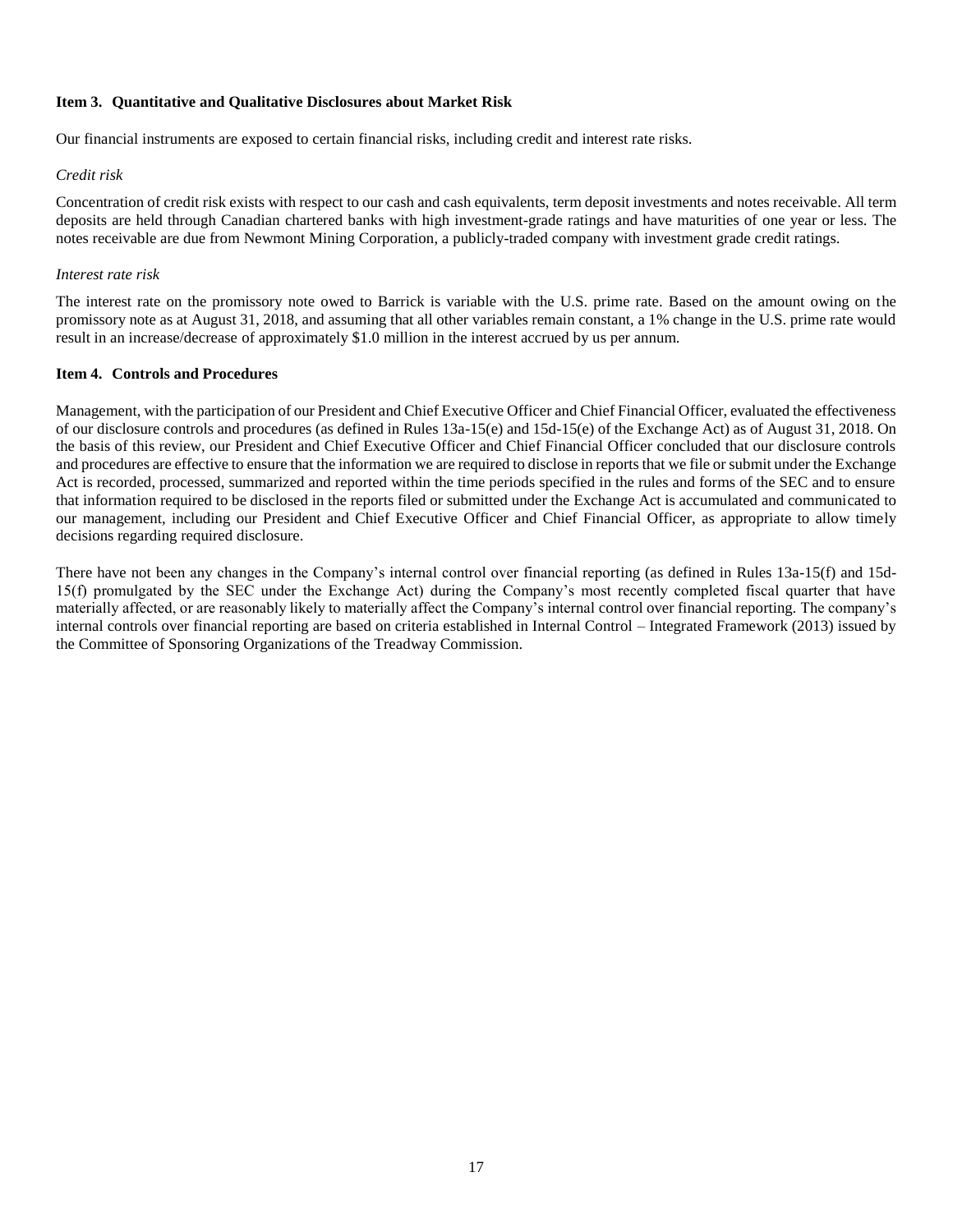### <span id="page-21-0"></span>**PART II - OTHER INFORMATION**

### <span id="page-21-1"></span>**Item 1. Legal Proceedings**

From time to time, we are a party to routine litigation and proceedings that are considered part of the ordinary course of our business. We are not aware of any material current, pending, or threatened litigation.

### <span id="page-21-2"></span>**Item 1A. Risk Factors**

Other than as set forth below, there have been no material changes to the risk factors set forth in our Annual Report on Form 10-K for the year ended November 30, 2017, as filed with the SEC on January 24, 2018. The risk factors in our Annual Report on Form 10-K for the year ended November 30, 2017, and those provided below, in addition to the other information set forth in this quarterly report, could materially affect our business, financial condition or results of operations. Additional risks and uncertainties not currently known to us or that we deem to be immaterial could also materially adversely affect our business, financial condition or results of operations.

### *Uncertainty due to Salmon First ballot initiative or related legislation which, if implemented as proposed, could adversely impact the development of the Donlin Gold project.*

Stand for Salmon, a group formed to advance a ballot initiative under Alaska's Constitution, filed a proposed initiative in May 2017 that would revise Alaska's fish habitat law. Lt. Gov. Byron Mallott rejected the proposed ballot initiative in September 2017 based on a determination that the proposed initiative improperly appropriated a valuable public resource in violation of the Alaska Constitution. Stand for Salmon filed an objection in State court to the Lieutenant Governor's rejection of the proposed initiative. On August 8, 2018, the Alaska Supreme Court issued a ruling on the case. The court concluded that two provisions of the initiative were unconstitutional because they would completely preclude certain natural resource and other development projects. However, instead of rejecting the initiative in its entirety, the court severed those two unconstitutional provisions from the remainder of the initiative. The revised version of the initiative will be placed on the ballot and addressed by the voters in November 2018.

The Stand for Salmon initiative, which has been certified as Ballot Measure No. 1, would create a new multi-tiered system of permits for projects in fish habitat. Activities with insignificant potential impacts on anadromous fish habitat could be covered by a general permit; projects that do not have the potential to adversely affect anadromous fish habitat would be required to obtain a minor anadromous fish habitat permit; and projects that have the potential to adversely affect anadromous fish habitat would be required to obtain a major anadromous fish habitat permit. Donlin Gold believes that, if the ballot initiative were to be approved by the voters, it may be difficult for Donlin Gold to obtain new or modified fish habitat permits required for the project.

Stand for Alaska, comprising a diverse group of Alaskans, including Alaska Laborers Local 341, Alaska Chamber of Commerce, the Resource Development Council, and Donlin Gold LLC, was formed to oppose the Stand for Salmon ballot initiative. At this time, neither the Company nor Donlin Gold can determine with certainty whether the Stand for Salmon ballot initiative will be approved by the voters or how the Stand for Salmon ballot initiative may affect the Donlin Gold project in the future.

#### *General economic conditions may adversely affect our growth, future profitability and ability to finance.*

Some key impacts which can contribute to financial market turmoil potentially impacting the mining industry include contraction in credit markets resulting in a widening of credit risk, imposition of trade tariffs among various countries, devaluations, high volatility in global equity, commodity, foreign exchange and precious metal markets and a lack of market liquidity. The prices of gold and gold mining company equities have experienced significant volatility over the past few years.

A worsening of gold prices or slowdown in the financial markets or other economic conditions, including but not limited to, consumer spending, employment rates, business conditions, inflation, fuel and energy costs, consumer debt levels, lack of available credit, the state of the financial markets, interest rates and tax rates, may adversely affect our growth and ability to finance. Specifically:

- global economic conditions could make other investment sectors more attractive, thereby affecting the cost and availability of financing to us and our ability to achieve our business plan;
- the imposition of protectionist or retaliatory trade tariffs by countries may impact our ability to import materials needed to conduct our operations, or to export our products, at prices that are economically feasible for our operations, or at all;
- the volatility of metal prices would impact the economic viability of our mineral properties and any future revenues, profits, losses and cash flow;
- negative economic pressures could adversely impact demand for future production from our mineral properties;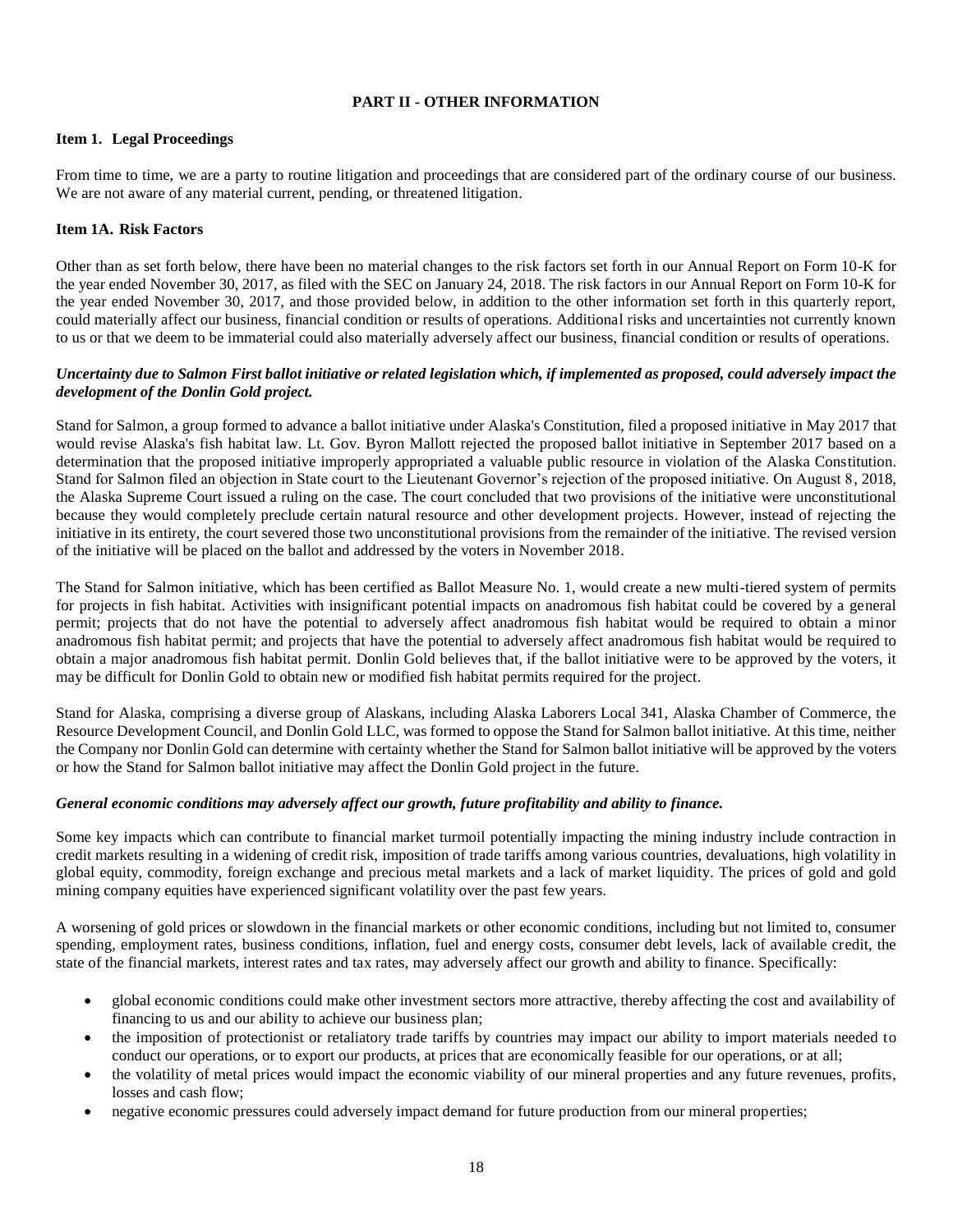- construction related costs could increase and adversely affect the economics of our projects;
- volatile energy, commodity and consumables prices and currency exchange rates would impact our future production costs; and
- the devaluation and volatility of global stock markets would impact the valuation of our equity and other securities.

### <span id="page-22-0"></span>**Item 2. Unregistered Sales of Equity Securities and Use of Proceeds**

None.

## <span id="page-22-1"></span>**Item 3. Defaults Upon Senior Securities**

None.

# <span id="page-22-2"></span>**Item 4. Mine Safety Disclosures**

These disclosures are not applicable to us.

## <span id="page-22-3"></span>**Item 5. Other Information.**

None.

# <span id="page-22-4"></span>**Item 6. Exhibits**

See Exhibit Index.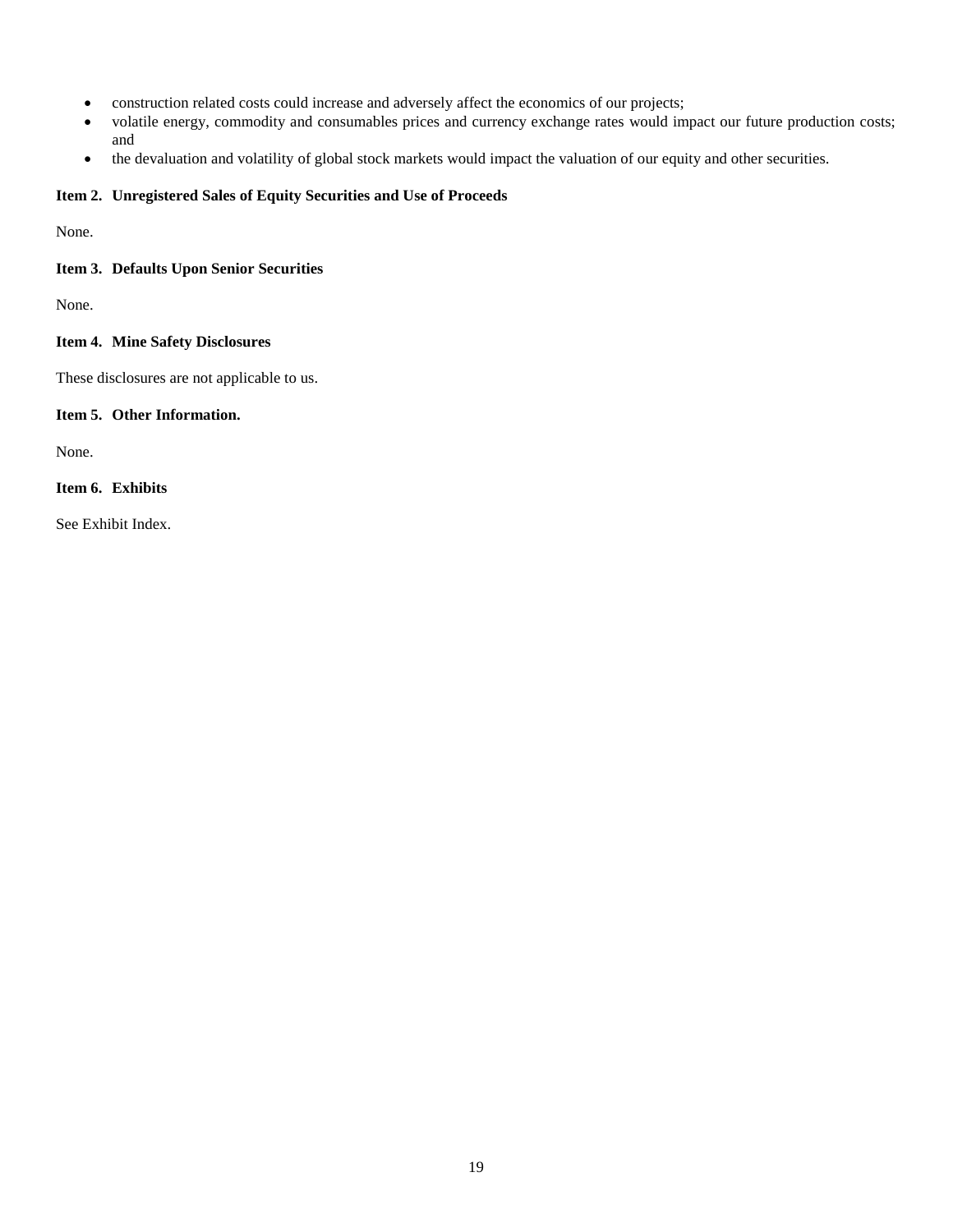# **SIGNATURES**

Pursuant to the requirements of the Securities Exchange Act of 1934, the Company has duly caused this report to be signed on its behalf by the undersigned thereunto duly authorized.

### Date: October 2, 2018 **NOVAGOLD RESOURCES INC.**

- By: /s/ Gregory A. Lang Gregory A. Lang President and Chief Executive Officer (principal executive officer)
- By: /s/ David A. Ottewell David A. Ottewell Vice President and Chief Financial Officer (principal financial and accounting officer)